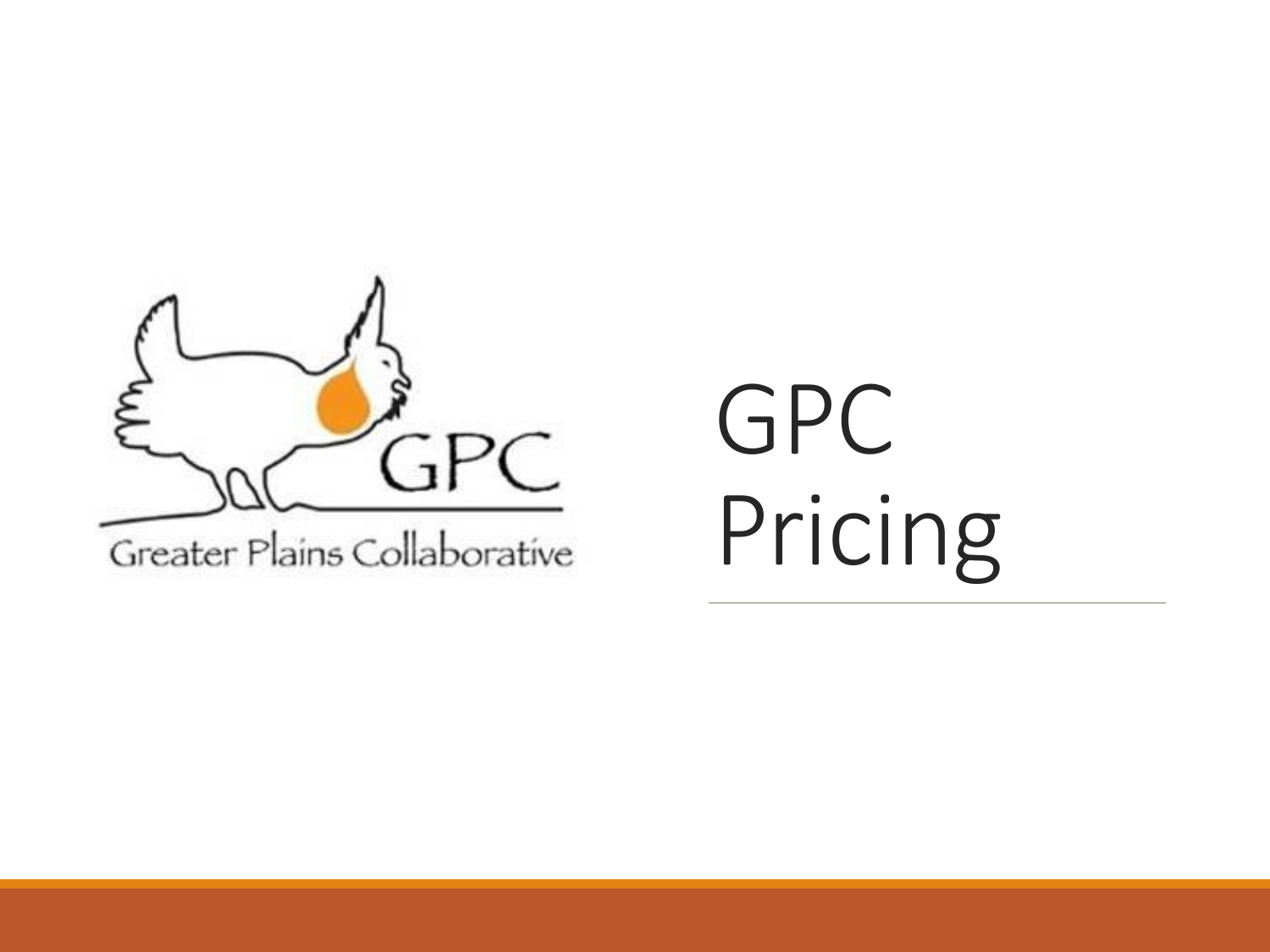# GPC Pricing

GPC Infrastructure Cost Recovery (= NAF, Network Access Fee)

◦ Infrastructure cost recovery (ICR)

#### GPC Products and Services

- Analysis as a Product
- Data as a Product
	- For Non-Profits like NIH/NLM and other collaborators
- Legal/Regulatory/Contracting
- Prospective trials and surveys
- GROUSE Environment
- GPC Support Mechanisms
	- GPC Pilots
	- Letter of Support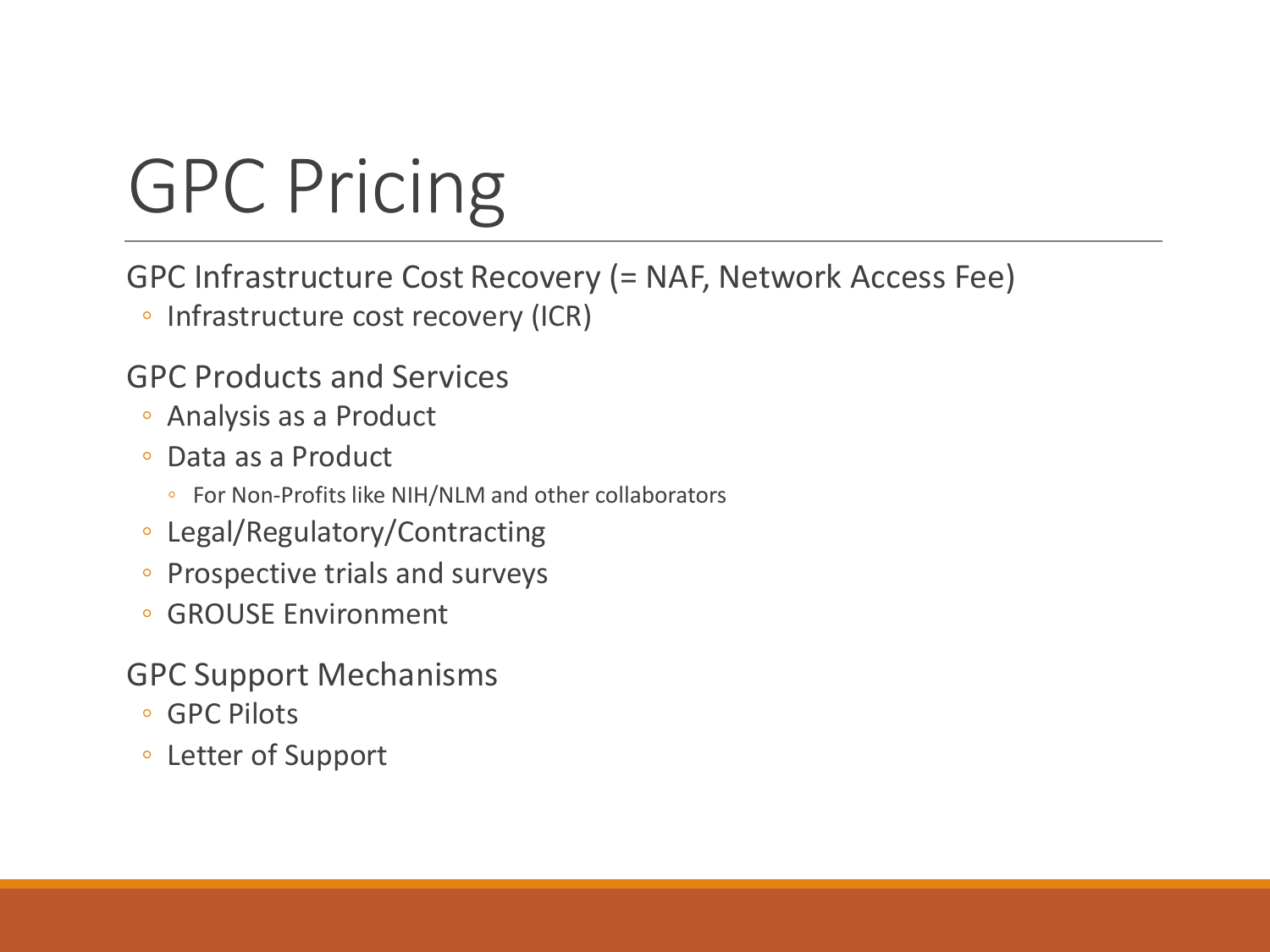### Infrastructure Cost Recovery

Infrastructure Cost Recovery

- GPC charges 10% Infrastructure Cost Recovery (ICR) per year on the direct costs of the award for the portion that uses GPC resources. This is for Nonprofit/Academic projects to recover and provide for the ongoing data infrastructure.
- GPC currently proposes an initial 75% site 25% GPC coordinating center split of the fees (ICR, GROUSE fees, but not direct effort), aligned with national processes to divide up the ICR between CC and CDRN/sites
- From the PCORnet national discussion, commercial contracts ICR should be assessed differently, because of the lack of budget transparency on commercial projects.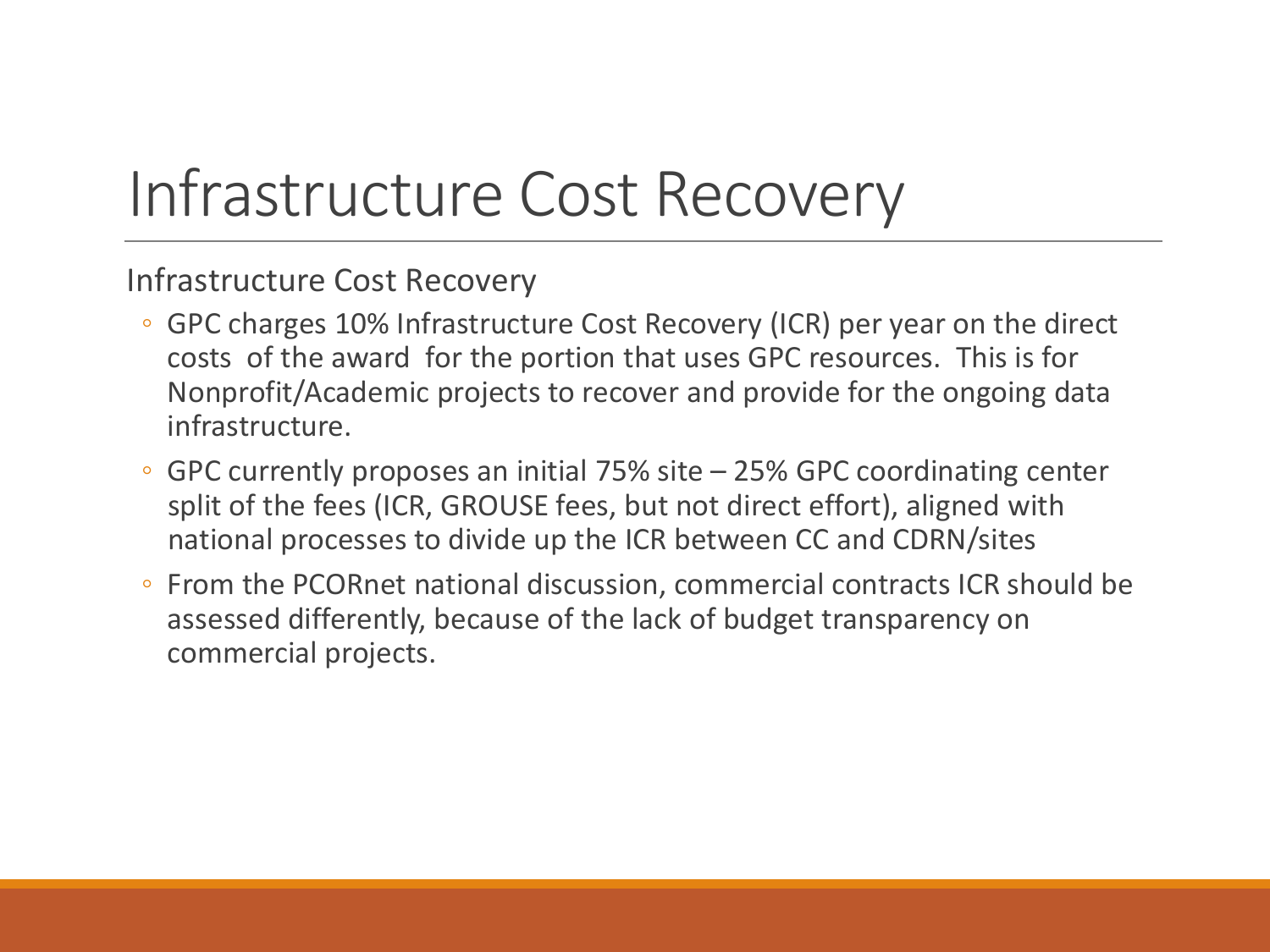### Infrastructure Cost Recovery (Cont.)

#### ICR Baseline

- Recommendations for ICR baseline where we have budget transparency (e.g. NIH RFA)
	- 1. 10% of direct costs of the portion project that uses GPC resources or
	- 2. \$1,000/GPC site + \$1,000/GPC Central; Whichever is higher.

Currently sites receive ~\$110,000 per year. As we move to less/no central support, we'd like to target a goal of \$60,000 minimum/year to be viable without subsidy by the site (this case assumes we would also reduce the effort for GPC participation below the PCRF Statement of Work)

- 1. MU as the GPC lead site and ROA team will conduct the assessment of which portion of costs use GPC resources versus a study that uses non-GPC resources (e.g. VA recruitment as well as GPC; 1<sup>st</sup> year is a planning year and no site involvement),
- 2. We suggest GPC supports and participates in proposals that cost recover infrastructure above a certain threshold (\$20,000 ICR or; \$50,000 total GPC cost). In general pilots should be conducted as single site activities. Exceptions can be made by the GPC Governing Council vote for GPC endorsed pilots.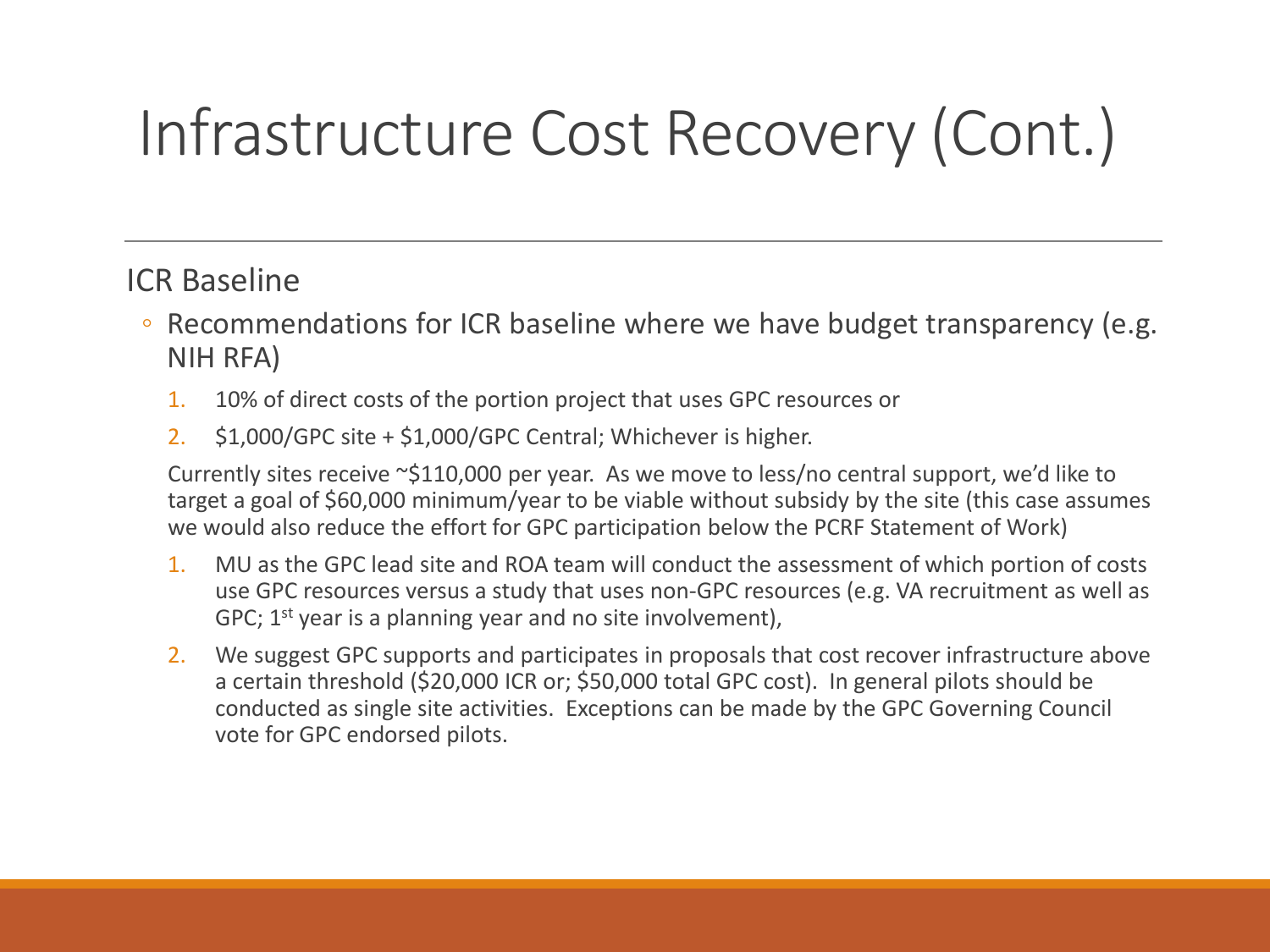### Infrastructure Cost Recovery Example

#### Infrastructure Cost Recovery – DS INCLUDE

- Down Syndrome NIH Supplemental Grant One-year duration
- Maximum \$500,000 direct costs
- Not all direct costs are shown.

| Total Personnel                      |                                                                                            | \$103,226 |
|--------------------------------------|--------------------------------------------------------------------------------------------|-----------|
|                                      |                                                                                            |           |
|                                      | OTHER EXPENSES (i.e., publications, report costs, equipment rentals, etc.) (3% COLA incl.) |           |
| PCORnet Infrastructure Cost Recovery | Fee to access multi-site data via PCORnet                                                  | \$50,000  |
|                                      | Data linkage with PCORnet, Self-determination.org, and NIH involving survey and            |           |
| Linkage with PCORnet and NIH         | data transfer                                                                              | \$20,000  |
| PCORnet Site Payments - 5 sites      | IRB, Contract Execution, First Patient Incentive, Query and Closeout                       | \$112,500 |
| <b>Patient Recruitment</b>           | DS Connect \$20, SDI Survey \$20, Patient \$200, Patient Milestone @250 - \$20,000         | \$140,000 |
| Main Award Payments                  | Contract and Execution                                                                     | \$34,500  |
| <b>Total Other Expenses</b>          |                                                                                            | \$357,000 |

◦ Note: ICR distribution calculations are shown on the following slide.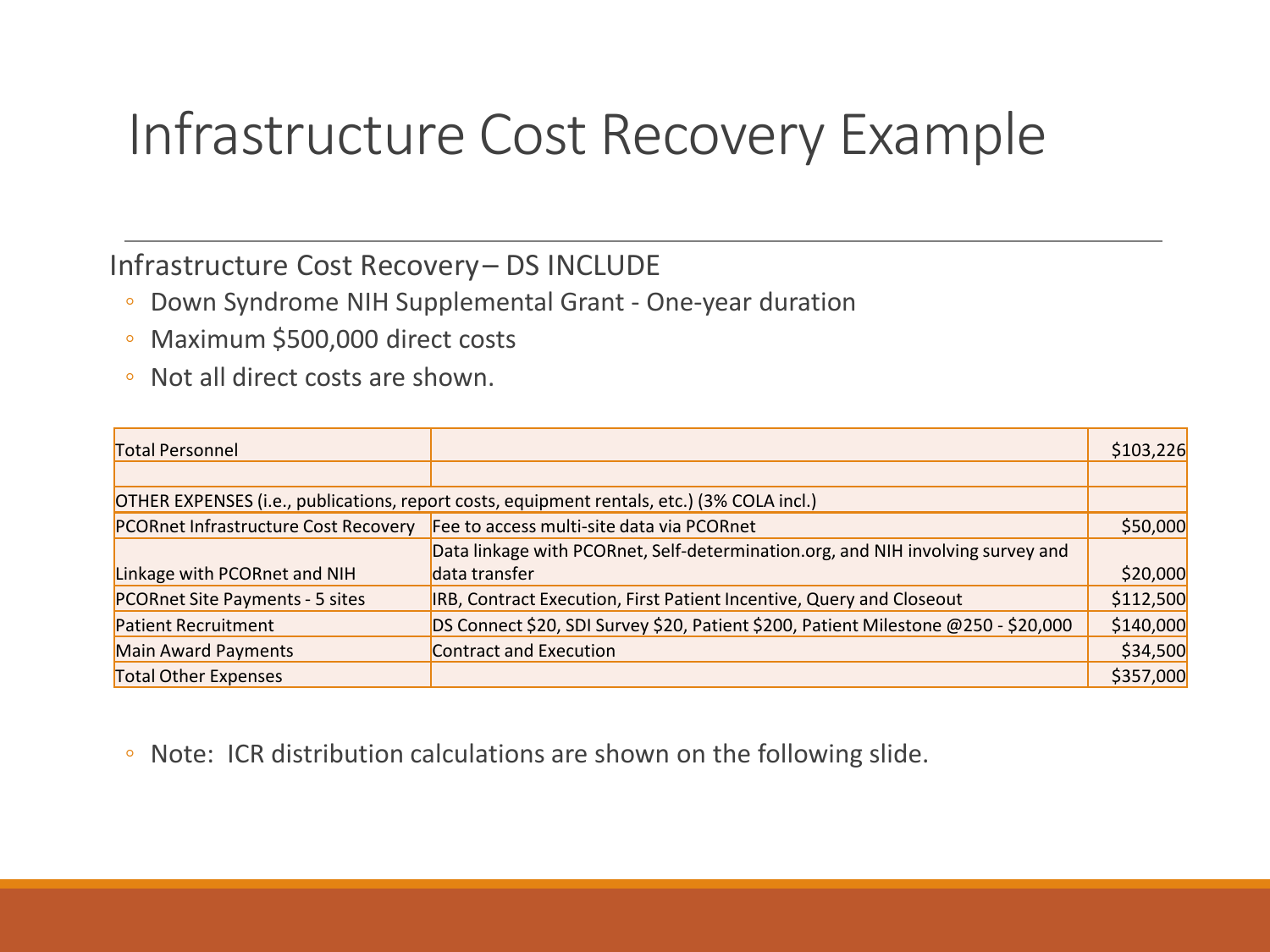### Infrastructure Cost Recovery Example (cont.)

ICR– DS INCLUDE (Example)

If a PCORnet national study with CHOP and UPMC, estimated ICR distribution:

 $\degree$  5% to lead site = \$2,500;

GPC payments - \$28,500 total (3/5th of \$47,500)

- $\delta$  KUMC: \$13,537.50 including \$7,125 for coordination (25% of \$28,500) plus \$7,125 as a site (1/3 of the remaining \$21,375) minus 10% \* \$7,125 (GPC patient engagement at MU)
- MU: \$7,837.50 which is \$7,125 as a site plus 10% \*\$7,125 (GPC patient engagement)
- Allina: \$7,125 as a site

Non-GPC site payments  $-$  \$19,000 total (\$9,500 each for CHOP & UPMC) (2/5<sup>th</sup> of sites)

- Network coordination payment to each site: \$2,375
- Site work payment to each site: \$7,125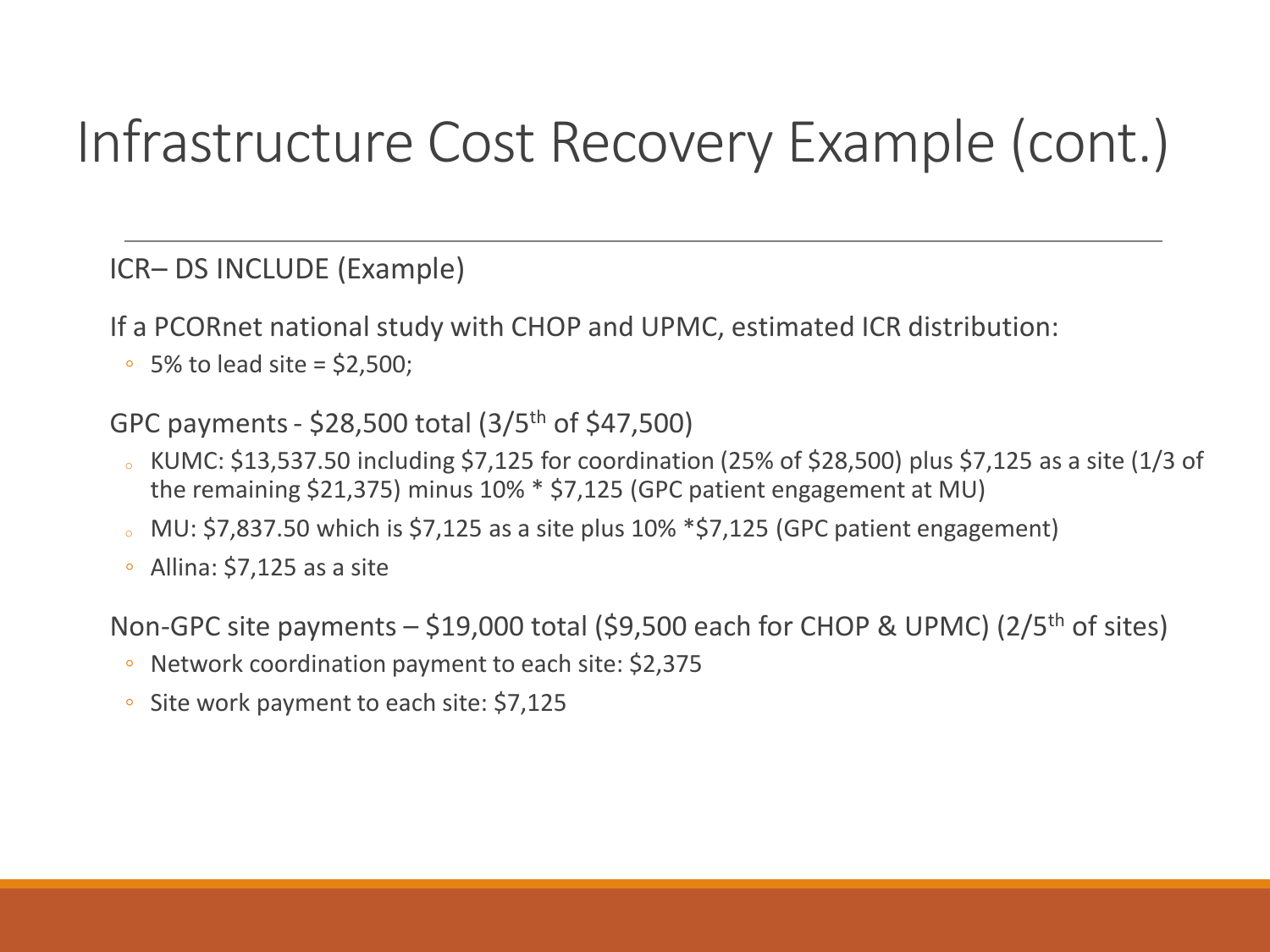# Analysis as a Product

An example would be developing and executing a distributed analysis regarding blood pressure control in ambulatory clinics where code is sent to the sites in SAS, SQL, R. The underlying data stays at each GPC site.

- Goal is to align with PCORnet overall pricing.
- Provided CDRN estimates for Low, Medium and High Complexity Projects
- Pricing is based on Non-Profit/Academic rates. Will adapt as necessary for commercial rates
- Continuing business development discussion with CAPriCORN.
- Hourly rates depending on personnel type range from \$85 to \$250 (which includes benefits and in-directs)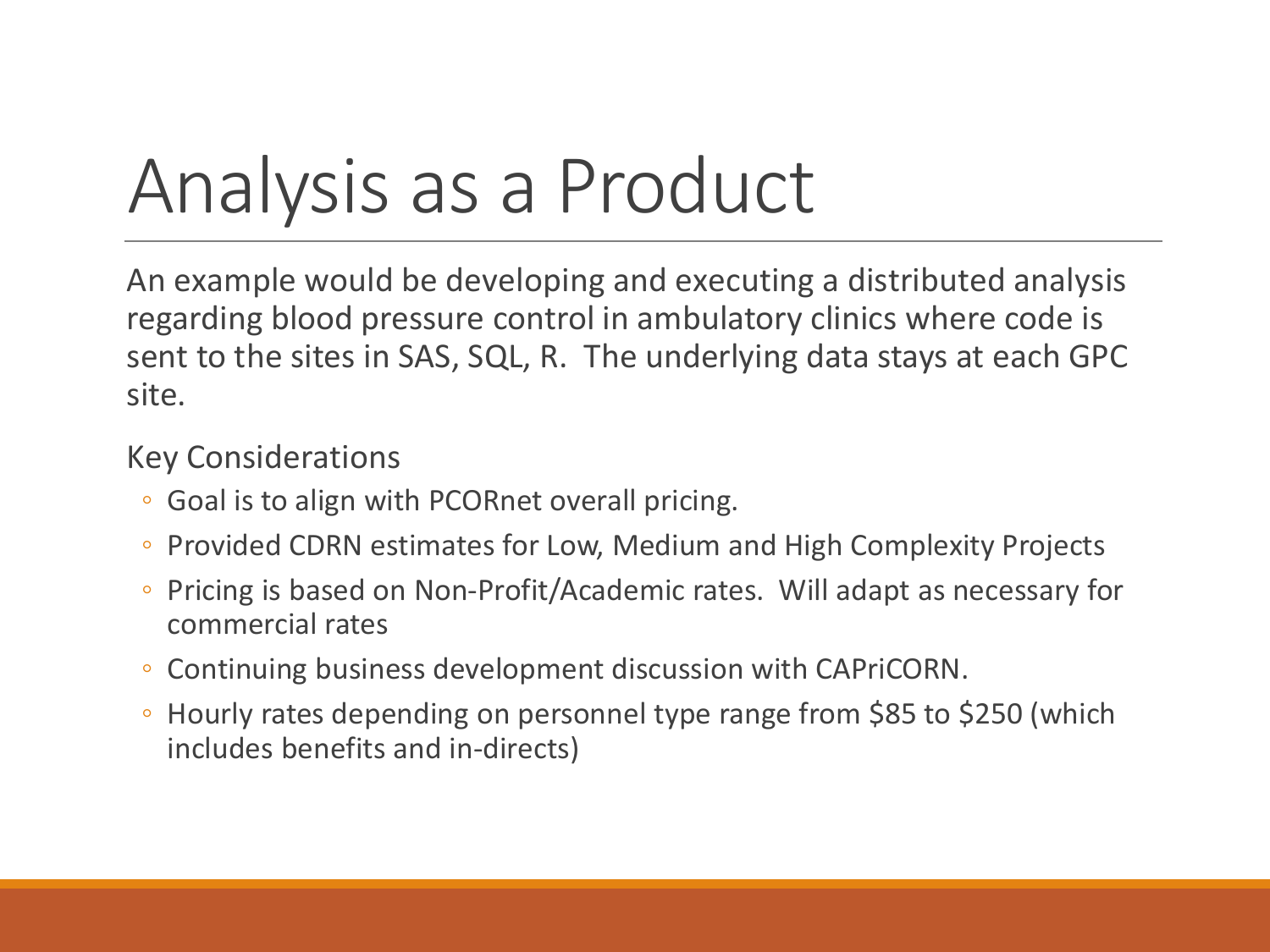### Analysis by Product - Summary

|                                                                                                                                              | <b>Complexity</b>            |                                      |                       |                               |                              |                               |                       |                                      |                              |                                      |                       |                        |
|----------------------------------------------------------------------------------------------------------------------------------------------|------------------------------|--------------------------------------|-----------------------|-------------------------------|------------------------------|-------------------------------|-----------------------|--------------------------------------|------------------------------|--------------------------------------|-----------------------|------------------------|
| <b>Pricing for Academic Institutions and</b><br><b>Non-Profit Organizations</b>                                                              | Low <10 site hours           |                                      |                       |                               | Medium (10-20 Site hours)    |                               |                       |                                      | High (> 20 site hours)       |                                      |                       |                        |
| Coordination, Development and Execution at<br>12 GPC Sites                                                                                   | Low<br>Range<br><b>Hours</b> | <b>High</b><br>Range<br><b>Hours</b> | Low<br>Range<br>Costs | <b>High</b><br>Range<br>Costs | Low<br>Range<br><b>Hours</b> | High<br>Range<br><b>Hours</b> | Low<br>Range<br>Costs | <b>High</b><br>Range<br><b>Costs</b> | Low<br>Range<br><b>Hours</b> | <b>High</b><br>Range<br><b>Hours</b> | Low<br>Range<br>Costs | High<br>Range<br>Costs |
| Coordination<br>Query development and validation<br>Data aggregation and assembly<br>Query run against GPC Data Marts<br><b>IRB</b> approval | 75                           | 175                                  |                       | $$15,000$ \$35,000            | 225                          | 350                           | \$40,000              | \$60,000                             | 400                          | 650                                  |                       | \$65,000 \$100,000     |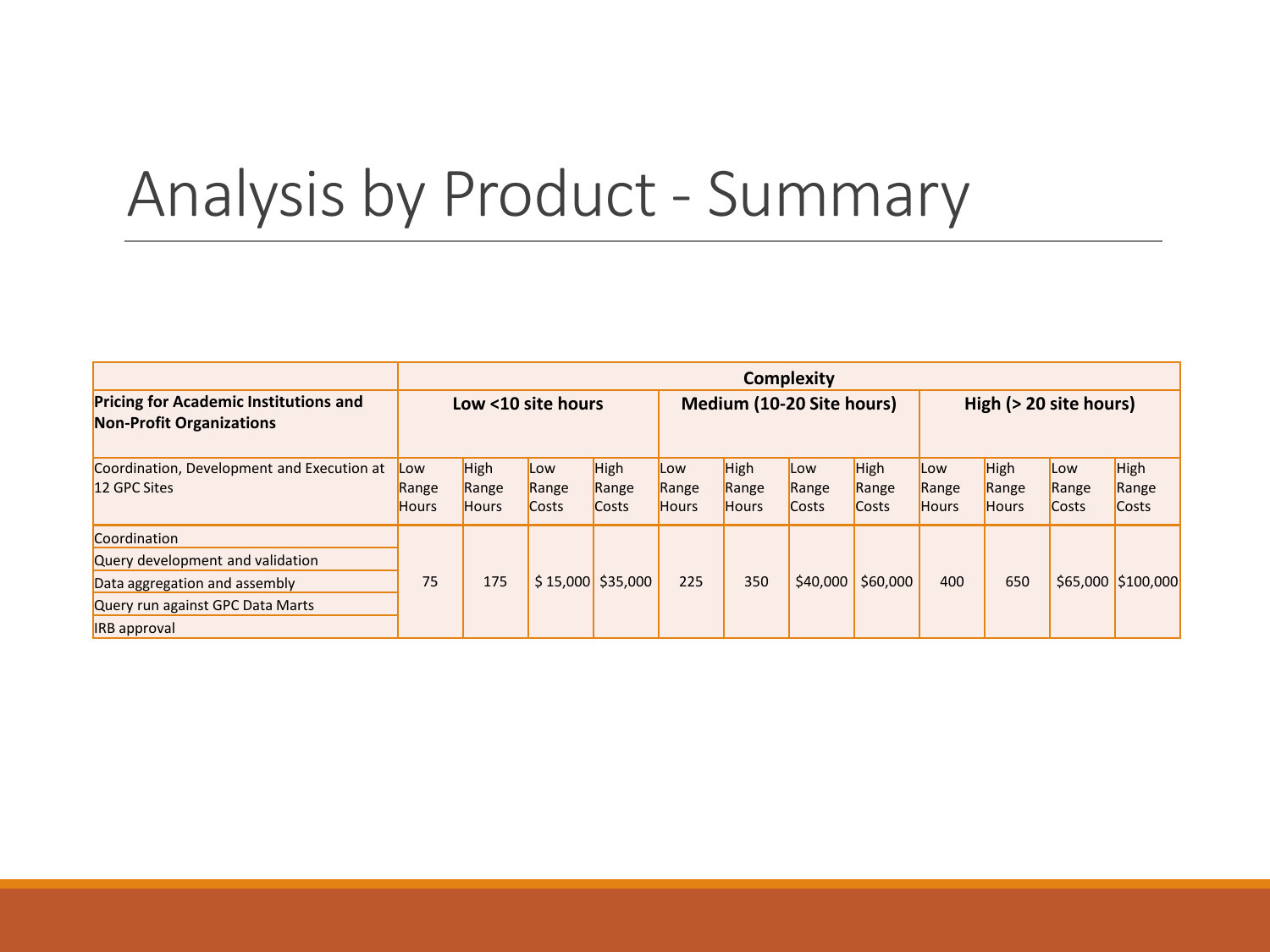## Data as a Product

An example would be sending code to the sites to define a blood pressure control cohort and the extracting the data for that cohort across several sites and sending the consolidated data to the investigator.

- Rates apply when shipping data to a client.
- An "all-in" data table price is shown for the lead site and each incremental site which includes the tables listed.
- Pricing includes a data coordination fee, IRB and contracting and site selection fee for the lead site and participating sites.
- Pricing assumes a well defined computable phenotype for defining the cohort. If one does not exist or needs to be developed, analysis as a product hourly rates apply for coordination and analysis.
- Price is for a site level cohort size (< 150,000) but sending full tables (not picking columns which add cost to us). Pricing for larger cohorts will be evaluated on a case by case basis
- Suggest including a Co-I role for collaboration
- In the future we will develop a for-profit model if some partners are interested in providing that offering and corresponding sustainability
- We may also evaluate a revenue sharing (aka percentage based Infrastructure Cost Recovery) in the future.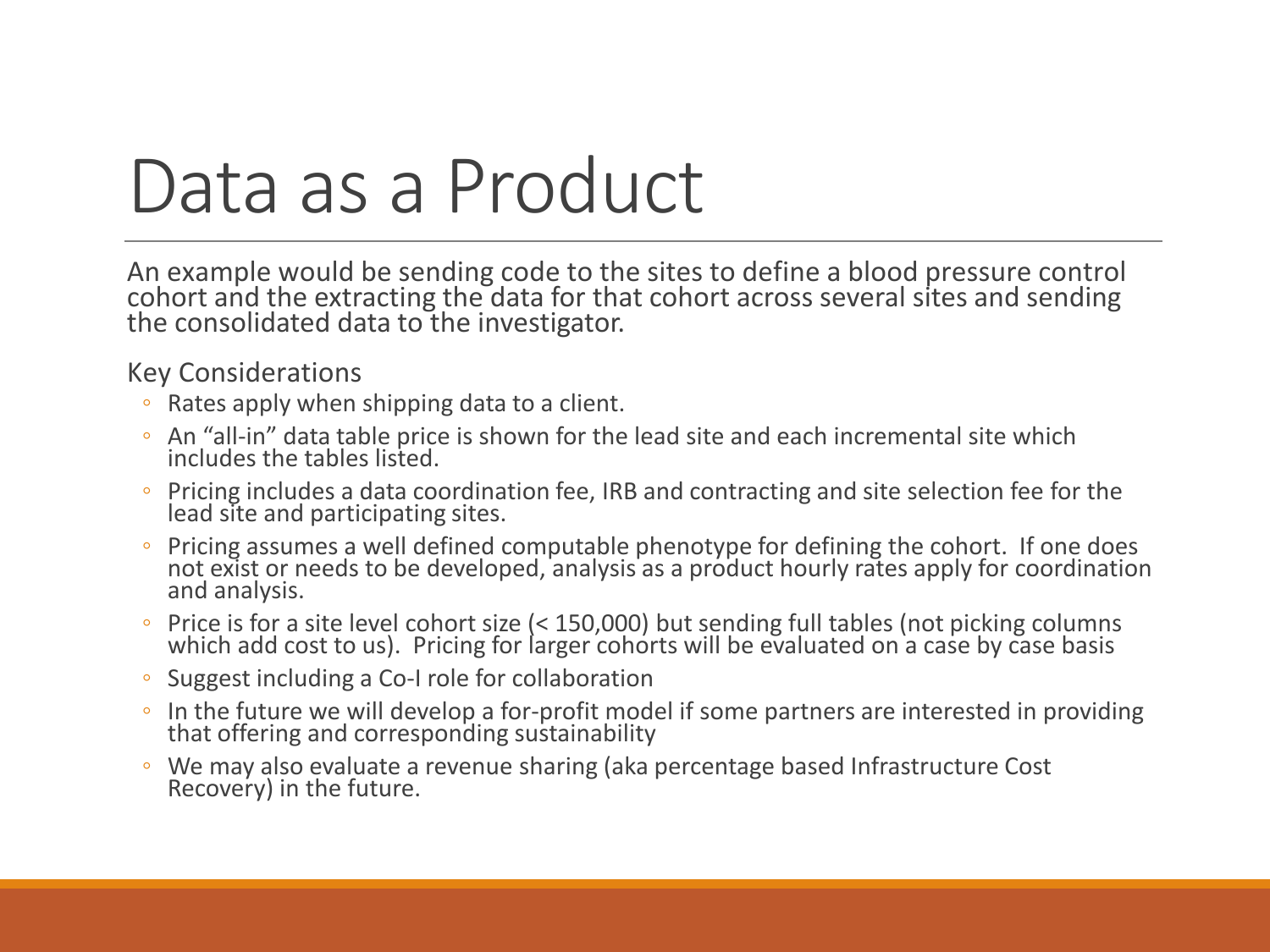## Data as a Product

#### **CDM Data Extraction and Delivery to Customer – Non-Profit Entity**

- Additional CDM Tables\* may not be available at all sites
- Other specialty data tables beyond listed tables will incur additional hourly and data costs depending on the source.
- IRB are bundled and may vary. This assumes de-identified data and use of GPC agreements.
- Conditions and restrictions apply (described the following page)

| Data as a Product                                                                                               | <b>Pricing for Non-Profit Entity retrieving</b><br>patient cohort below 150,000/site |                                           |  |  |  |  |
|-----------------------------------------------------------------------------------------------------------------|--------------------------------------------------------------------------------------|-------------------------------------------|--|--|--|--|
|                                                                                                                 | <b>Lead GPC Site</b>                                                                 | <b>Additional GPC Sites</b><br>(per site) |  |  |  |  |
| Data Extraction, Coordination, IRB <sup>**</sup> , Patient<br><b>Engagement, Contracting and Site Selection</b> | \$5,000                                                                              | \$2,500                                   |  |  |  |  |
| <b>CDM Tables - Basic, Core, and Study Specific</b><br><b>CDM Tables*</b>                                       | \$10,000                                                                             | \$5,000                                   |  |  |  |  |
| <b>Additional CDM and Other Specialty Data</b><br><b>Tables</b>                                                 | Hourly Rate + Data<br>Fee                                                            | Hourly Rate + Data<br>Fee                 |  |  |  |  |

**COMMON DATA MODEL TABLES Basic CDM Tables DEMOGRAPHIC ENCOUNTER Core CDM Tables VITAL DIAGNOSIS CONDITION ENROLLMENT Study Specific CDM Tables LAB\_RESULT\_CM PRESCRIBING DISPENSING MED\_ADMIN PROCEDURES DEATH Additional CDM and Specialty Tables\* PRO\_CM OBS\_GEN, OBS\_CLIN DEATH\_CAUSE PROVIDER IMMUNIZATION Tumor Registry, De-id Notes, i2b2 facts, etc.**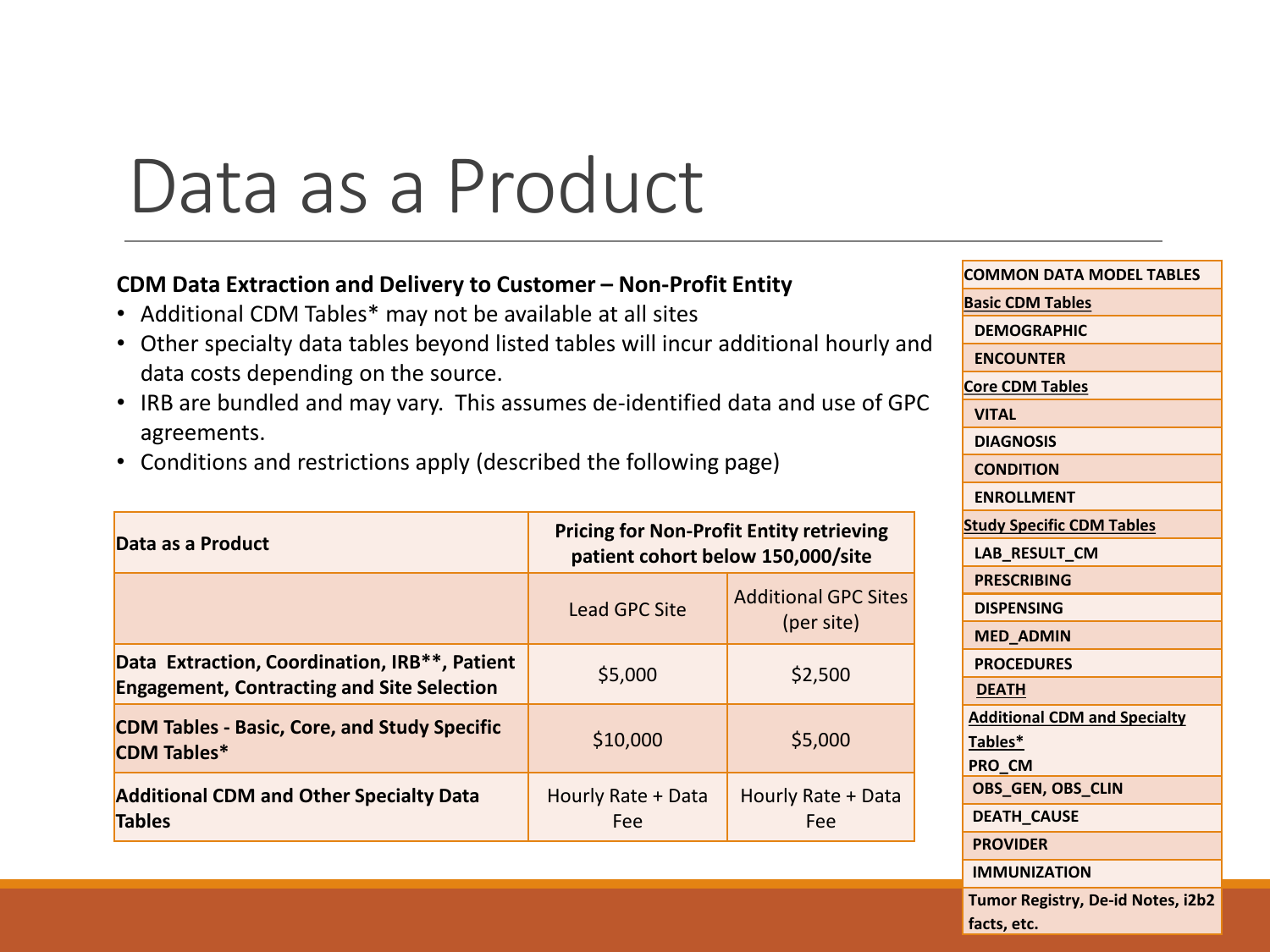# Data as a Product (Cont.)

Conditions and Restrictions

- Assumes that data is de-identified and uses the GPC DSA and EICA.
- Data is not available for commercial use or resale. Commercial to be developed later among willing partners
- Hashed data for record linkages is additional specialty data and will incur additional costs.
- Identifiable data can be provided as part of a prospective trial where patients are consented.
- Data is only authorized for the specified use. Data re-use costs have been reviewed an approved by the GPC Governance Council and are currently set at 40% of the original data costs. Data re-use requests for special circumstances<br>such as for public benefit will require review and approval by the GPC such as for public benefit will require review and approval by the GPC<br>Governance Council.
- Proposed re-use costs:
	- Data costs with new study (40% of data costs assuming data as a product pricing)
	- Reuse processing costs proposed to be \$1,000 for the lead site and \$500 for each additional site.
	- GPC Governance Council reserves the right to assess re-use fees on an individual basis.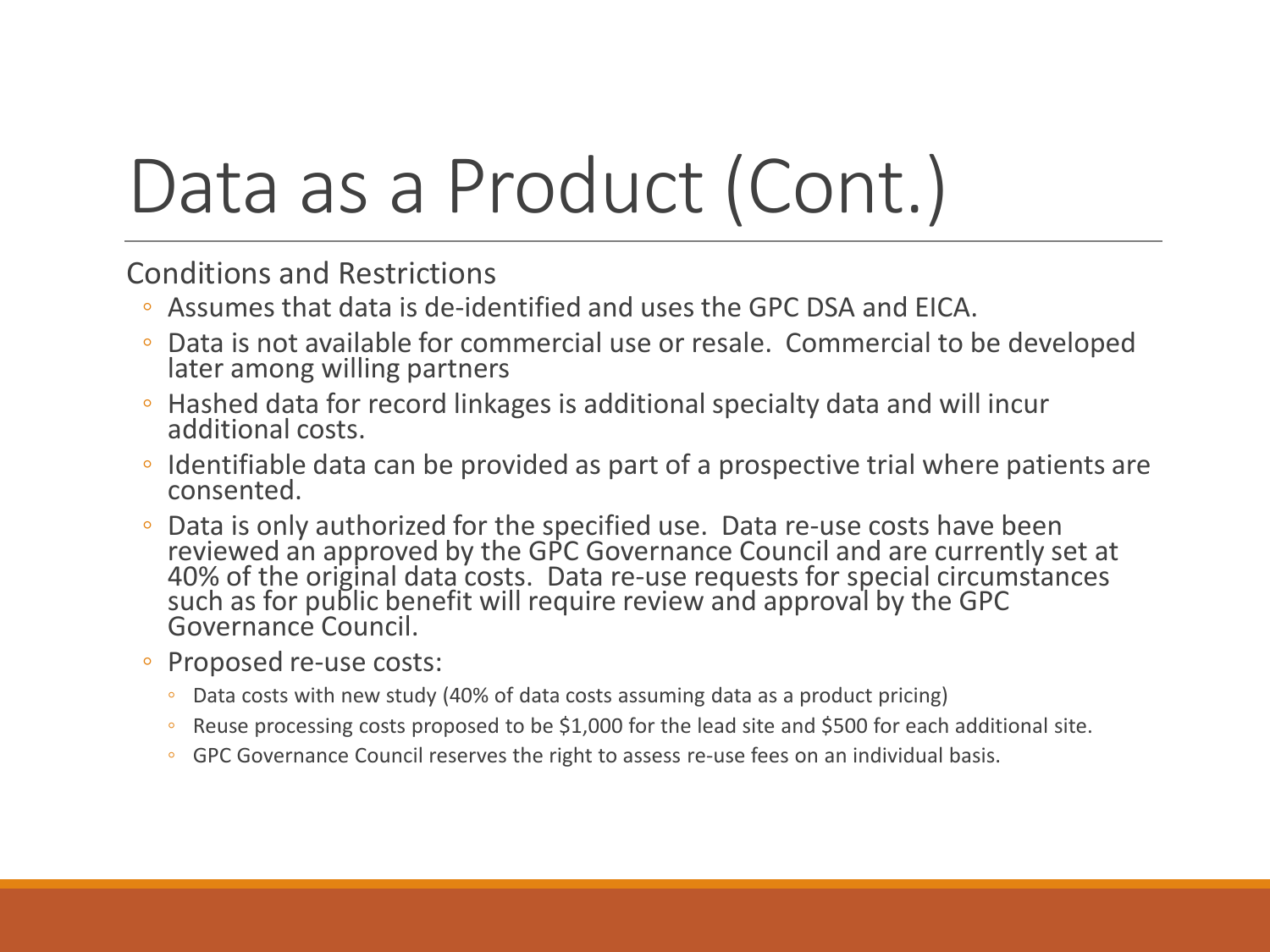## Data as a Product Example

|                                                         |            | <b>Lead Site</b> | <b>Additional Site Number of</b> |              | <b>Total Site</b>       |                     |
|---------------------------------------------------------|------------|------------------|----------------------------------|--------------|-------------------------|---------------------|
| Data as a Product                                       |            | <b>Costs</b>     | Costs                            | <b>Sites</b> | <b>Costs</b>            | <b>Total Costs</b>  |
|                                                         |            |                  |                                  |              |                         |                     |
| Data Extraction, Coordination, IRB, Patient Engagement, |            |                  |                                  |              |                         |                     |
| Contracting and Site Selection                          |            | \$5,000          | \$2,500                          | 11           | \$27,500                | \$32,500            |
| CDM Tables - Basic, Core and Study Specific             |            | \$10,000         | \$5,000                          | 11           | \$55,000                | \$65,000            |
| <b>Total Data Costs</b>                                 |            | \$15,000         | \$7,500                          |              | \$82,500                | \$97,500            |
|                                                         |            |                  |                                  |              |                         |                     |
|                                                         |            |                  |                                  |              |                         |                     |
|                                                         | Percent of |                  |                                  |              |                         |                     |
|                                                         | Original   | Lead Site        | <b>Additional Site</b>           | Number of    |                         | <b>Total Re-use</b> |
| Data Re-Use - New Study                                 | Costs      | Costs            | Costs                            | <b>Sites</b> | <b>Total Site Costs</b> | Cost                |
| Data Costs (60% discount illustrative only)             | 40%        | \$6,000          | \$3,000                          | 11           | \$33,000                | \$39,000            |
|                                                         |            |                  |                                  |              |                         |                     |
| <b>Re-Use Processing</b>                                |            | \$<br>1,000      | \$500                            | 11           | \$5,500                 | \$6,500             |
| Total Data Re-Use Costs - New Study                     |            | \$7,000          | \$3,500                          |              | \$38,500                | \$45,500            |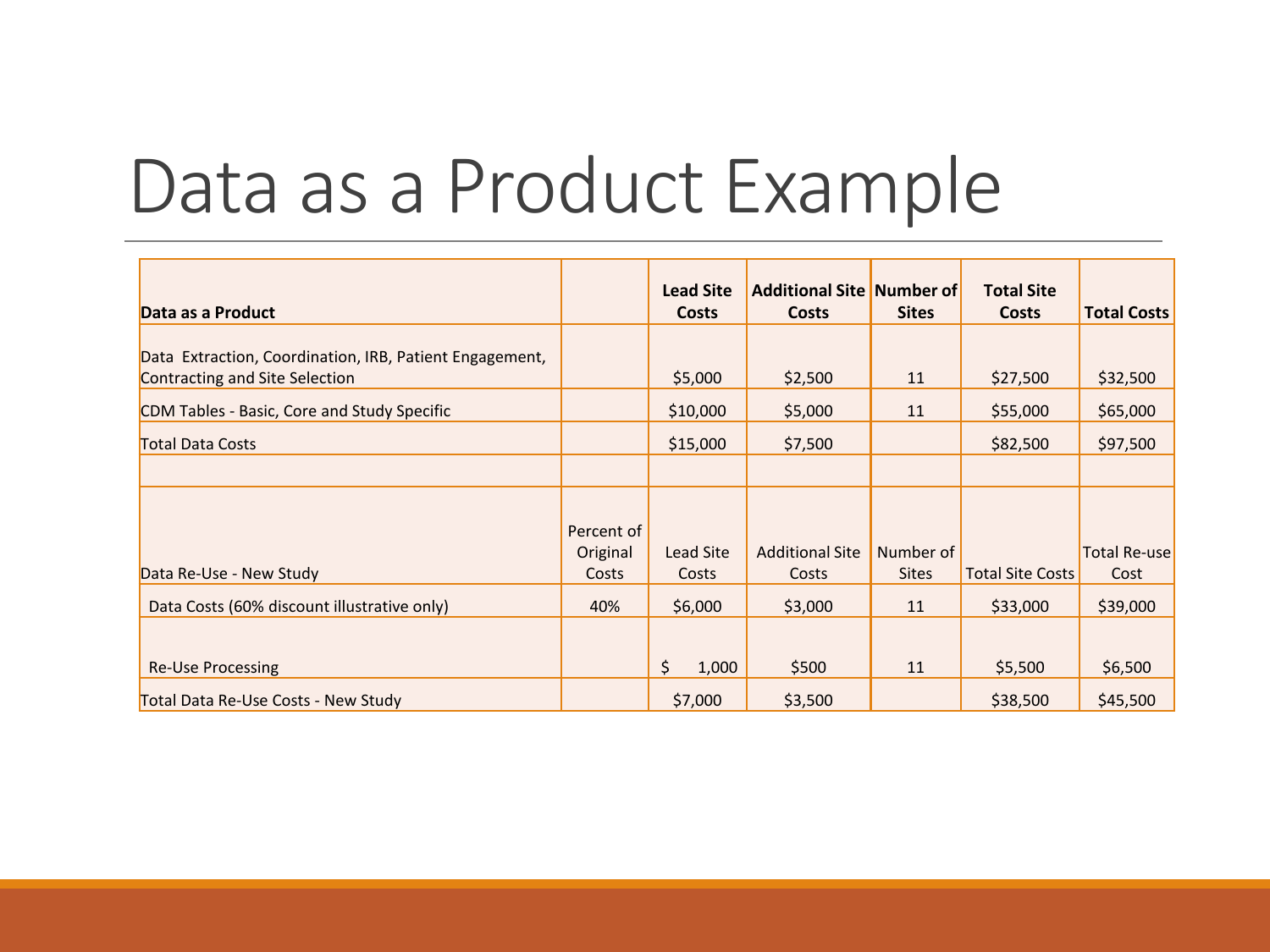# Legal and Regulatory

IRB

- There is significant variability in IRB costs based on the study
- IRB must account for broader site services when providing cost data
- Have been past issues with "IRB shopping" to get minimum costs without a full understanding of the services.
- IRB organizations would like to include the following on the website:
	- Direct potential GPC collaborators to contact IRBs at institutions
	- Provide links to each of the GPC IRB organizations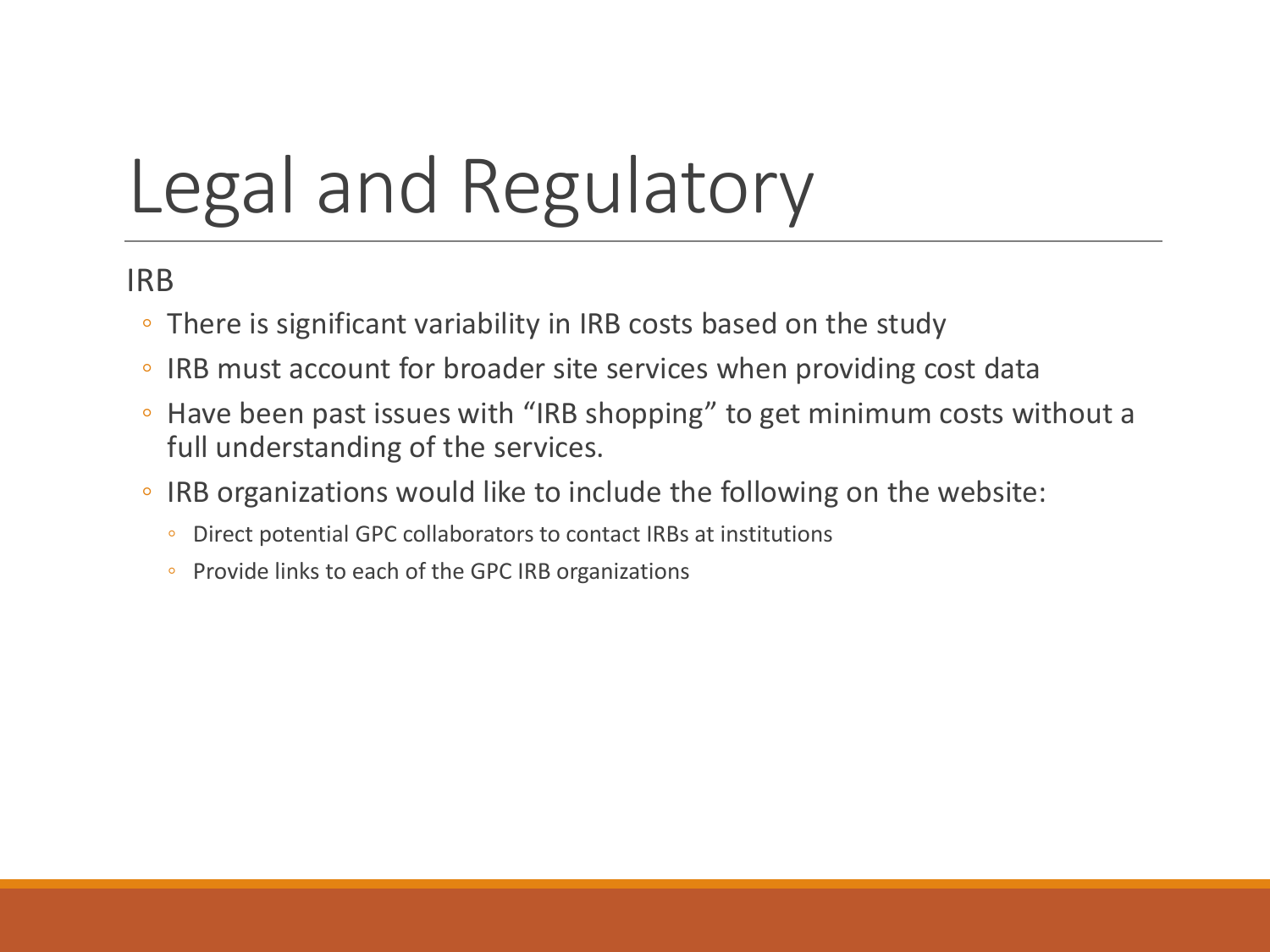# Legal and Regulatory

Legal considerations:

- Establish baseline ranges for legal activities
- Effort differs based on lead or participating site
- Effort is reduced based on use of GPC External Institution Collaborator Agreement (EICA); Note that using limited or identified data will have increased costs due to IRB oversight.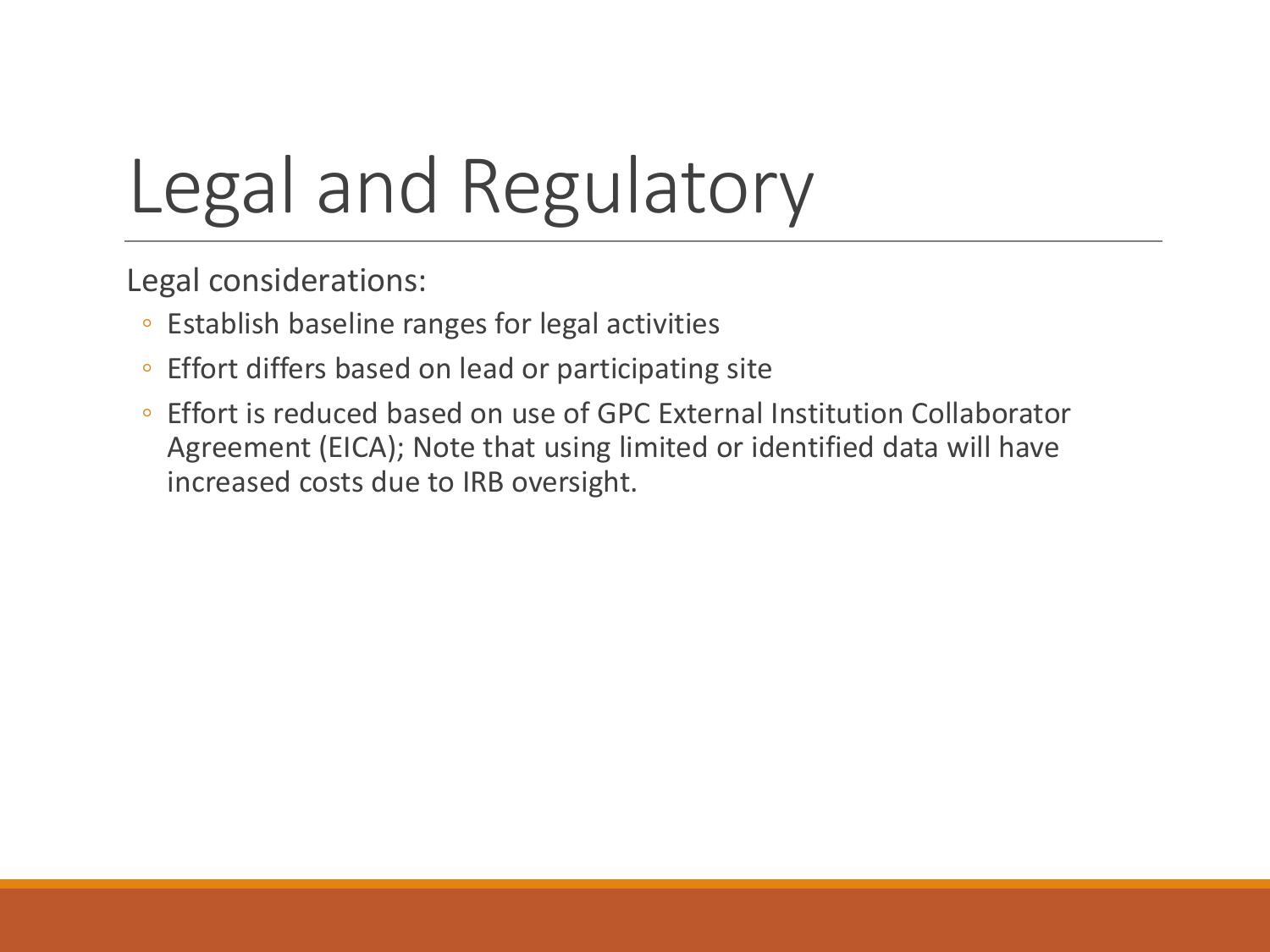## Legal – Contracting Prospective Trial Estimate

| <b>Type of Work</b>      | <b>Site</b>               | <b>Major Tasks</b>                  | <b>Cost Estimate</b> |
|--------------------------|---------------------------|-------------------------------------|----------------------|
|                          | Lead Site                 | Contracting and Start-up            | \$16,000             |
| Contracting and Start-up | <b>Participating Site</b> | Contracting and Start-up            | \$5,000              |
|                          | Lead Site                 | Closeout                            | \$5,000              |
| Close Out                | <b>Participating Site</b> | Closeout                            | \$2,500              |
| Use of GPC EICA          | Lead Site                 | Use GPC EICA and De-Identified Data | \$3,500              |
|                          | <b>Participating Site</b> | Use GPC EICA and De-Identified Data | \$1,000              |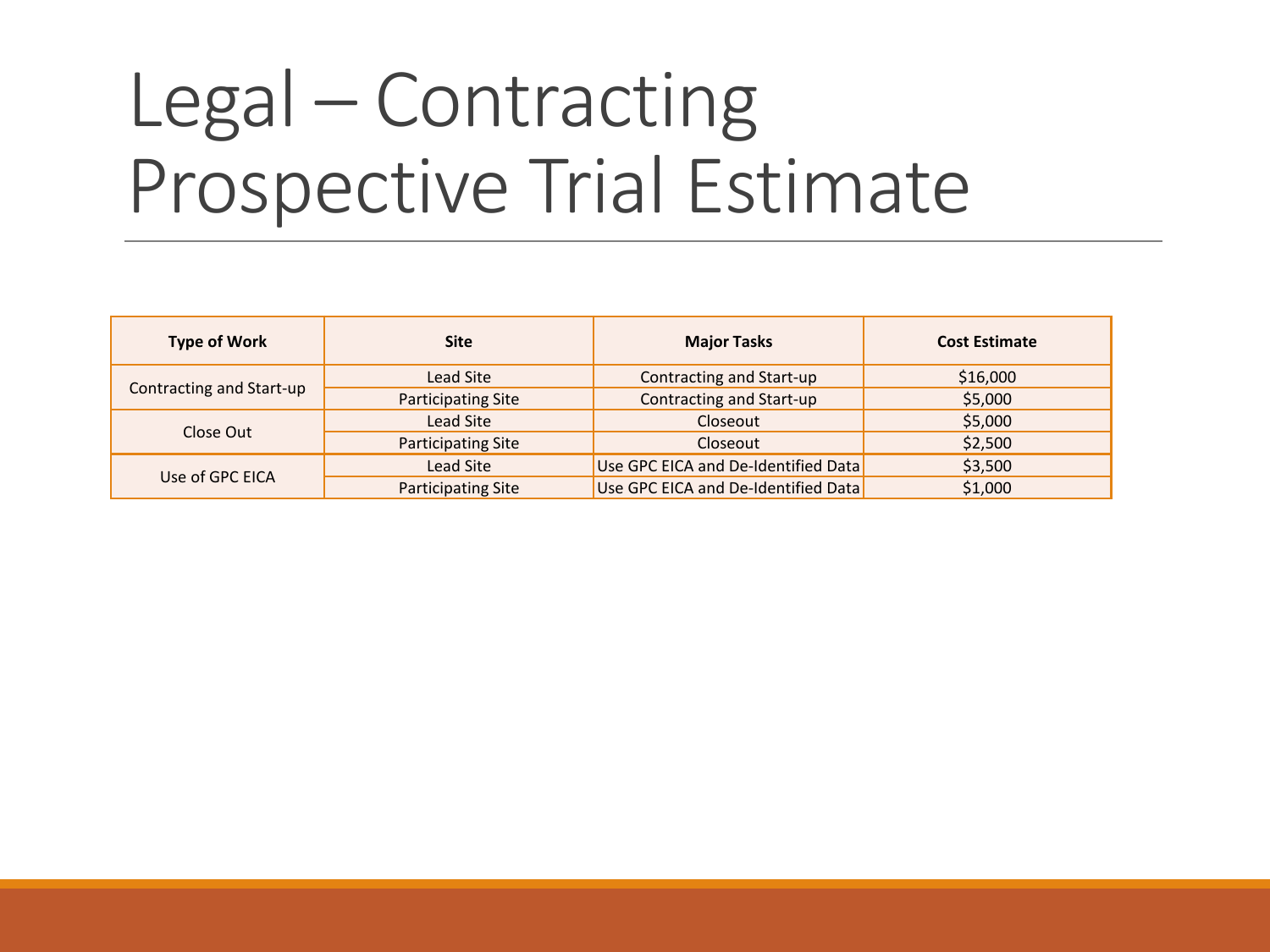# Patient Recruitment and Milestone Payments

- Should include reasonable costs for patient recruitment and patient engagement
- Should be graduated based on complexity
- Should be tailored to the nature of the study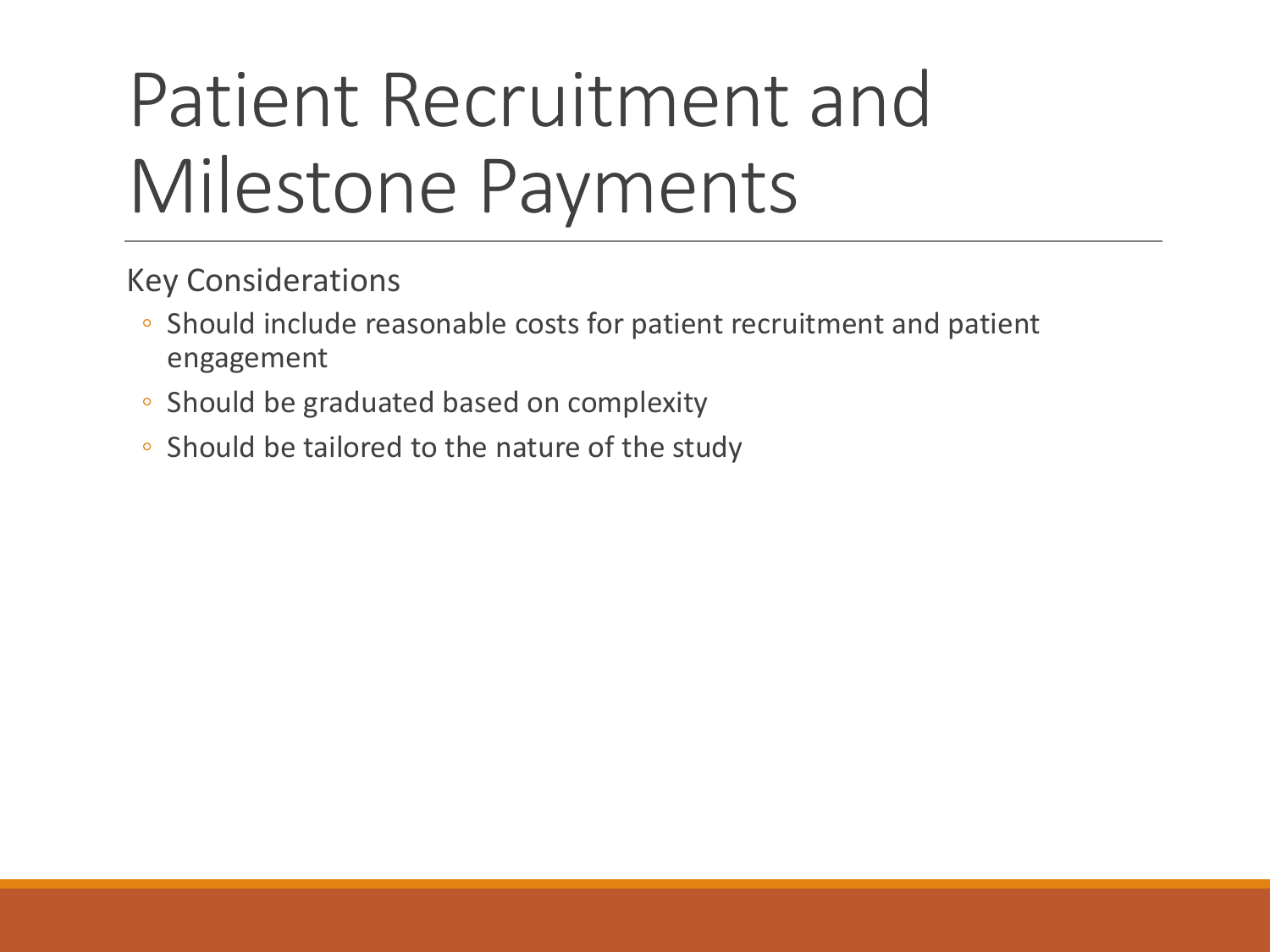## Examples of Prospective Trial Contract/Data Milestone Payments

| <b>Type of Work</b>                    | <b>Site</b>                                                                       | <b>Complexity</b>           | Estimates/<br><b>Examples</b> |
|----------------------------------------|-----------------------------------------------------------------------------------|-----------------------------|-------------------------------|
|                                        | Enrollment - Survey (Site Payment)                                                | Low                         | \$300                         |
|                                        | Enrollment with Follow-up (Site Payment)                                          | <b>Medium</b>               | \$450                         |
| <b>Patient Recruitment</b>             | Enrollment - Randomized Drug Study (Site<br>Payment)                              | High                        | <b>TBD</b>                    |
|                                        | Patient Incentive Payment (Study Specific)                                        | <b>TBD</b>                  | <b>TBD</b>                    |
|                                        | <b>First Patient Enrolled</b>                                                     | Per Site                    | \$2,000                       |
| <b>Enrollment Milestone Incentives</b> | <b>Proration of Patients Enrolled for Sites</b><br>(Dependant on Number of Sites) | <b>Proportional by Site</b> | \$20,000                      |
|                                        | Study Specific Meetings and Follow Up                                             | <b>TBD</b>                  | <b>TBD</b>                    |
| <b>Study Specific Engagement</b>       | <b>Bonus Activities</b>                                                           | <b>TBD</b>                  | <b>TBD</b>                    |
|                                        | <b>Lead Site</b>                                                                  | Lead Site LOE               | % Effort                      |
| <b>CDM Query</b>                       | Participating Site (per query)                                                    | Medium                      | \$4,500                       |

\* Upfront funds may be required to launch a trial and are study specific.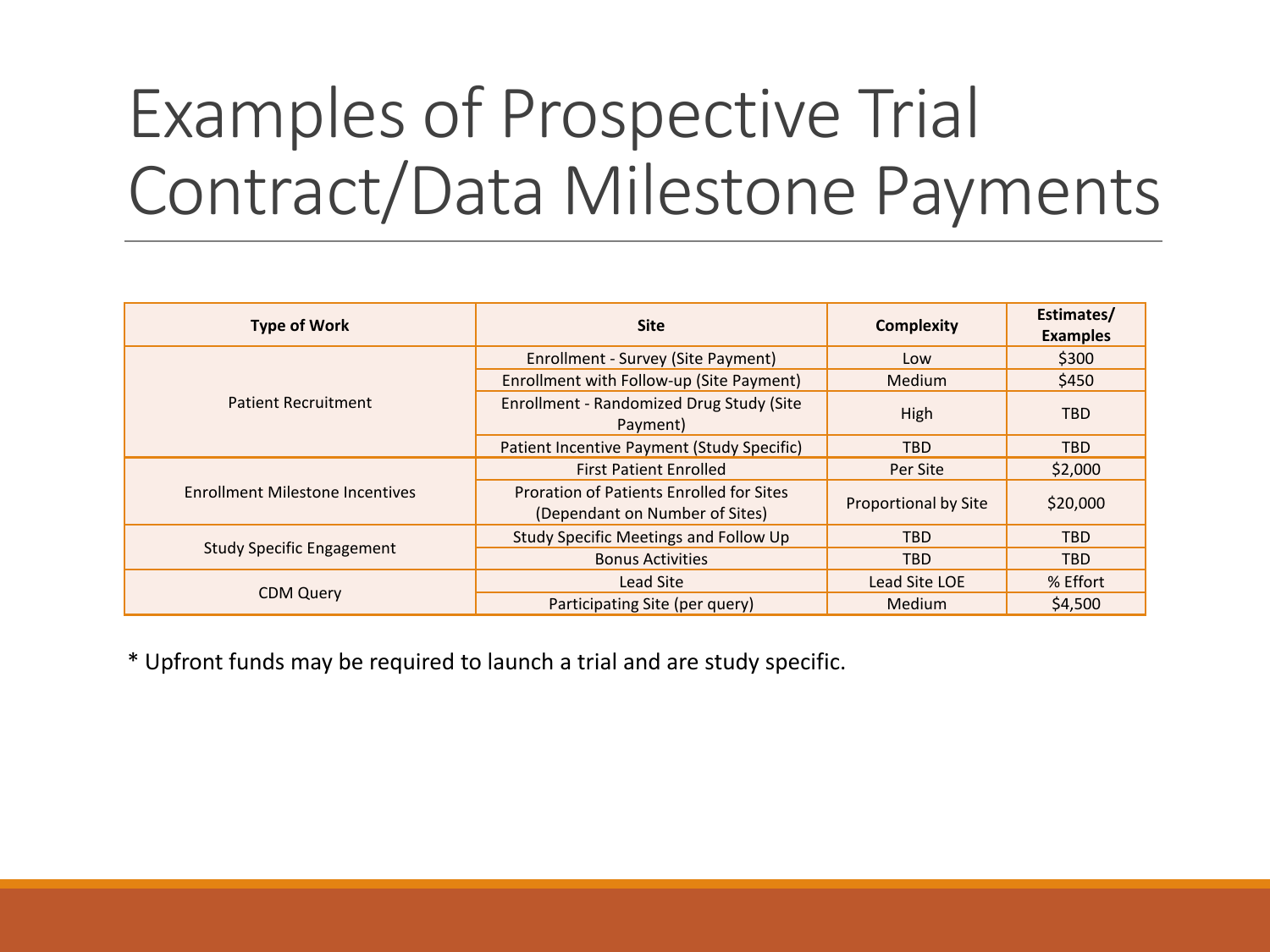# Patient Engagement

- Approach to Incentivize Patient Engagement Incentives/Rebates
	- ICR (10%) is being charged to maintain data infrastructure
	- The GPC central will set aside 20% of GPC central's fee to fund patient engagement.
		- Example: \$50,000 ICR from \$500,000 direct costs in Down Syndrome project (5 sites).
		- For this study, perhaps \$50,000x0.25x0.2 = \$2,500 will be used for engagement.
		- If the study was reviewed by the patient team and found to have sufficient patient engagement, we'd rebate this money to the lead site in GPC supporting the study.
		- If not, we'd offer support for study design, consent, recruitment, dissemination.
		- If they still decline, we may approve the study but would hold the PE funds to support PE infrastructure such as sending patients to the LEC, supporting them on calls, rebating money to patient input groups, etc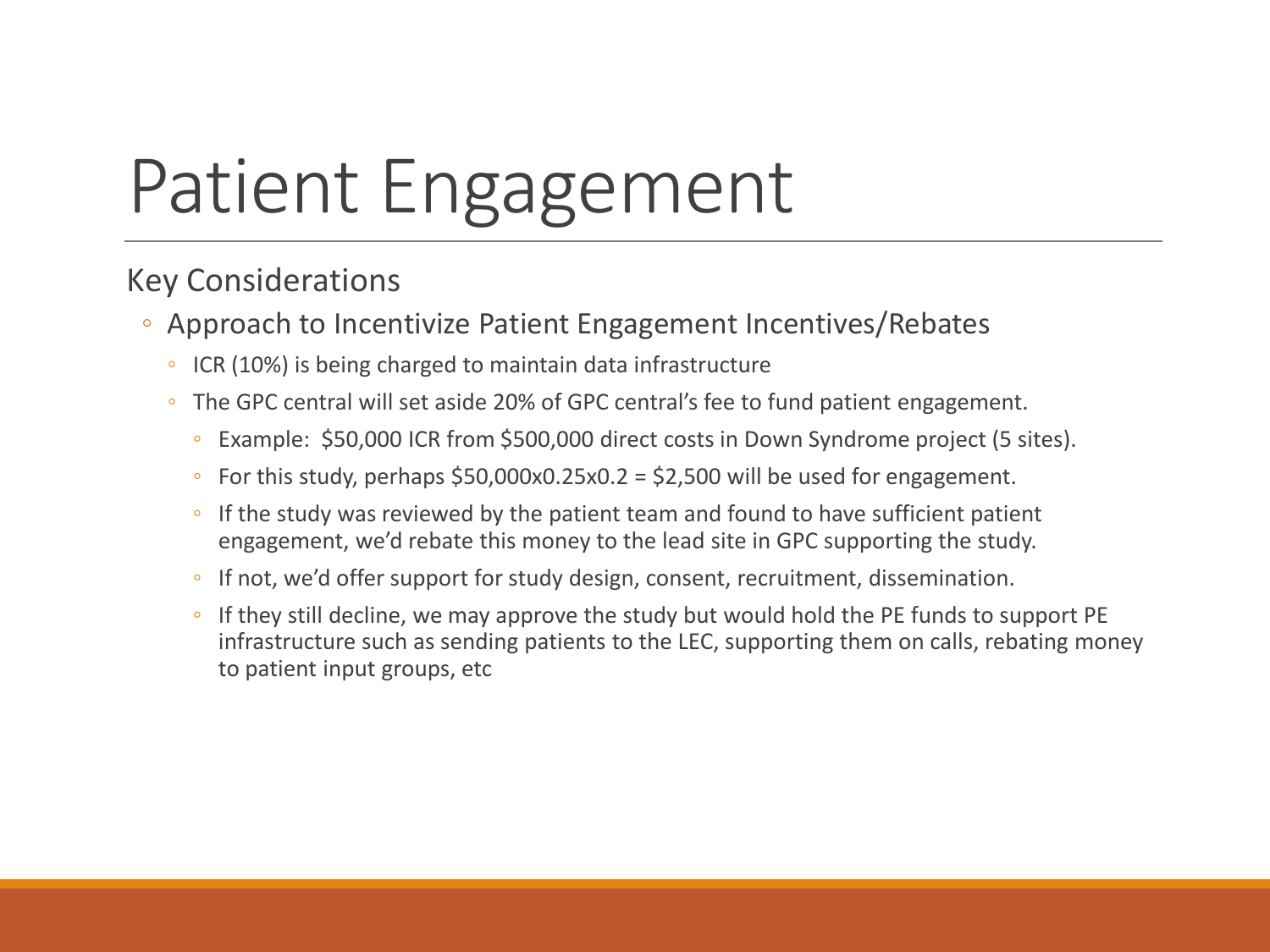# Patient Engagement

- Patient Engagement Support
	- Estimates are that it will cost \$400 per rapid reactor session on remuneration of patient/community/PAC members
	- Need project management support of 5% FTE
	- Need facilitation support of 5% FTE
	- Estimated advocate support would \$60/hr per advocate
	- Food costs
	- IT or conferencing costs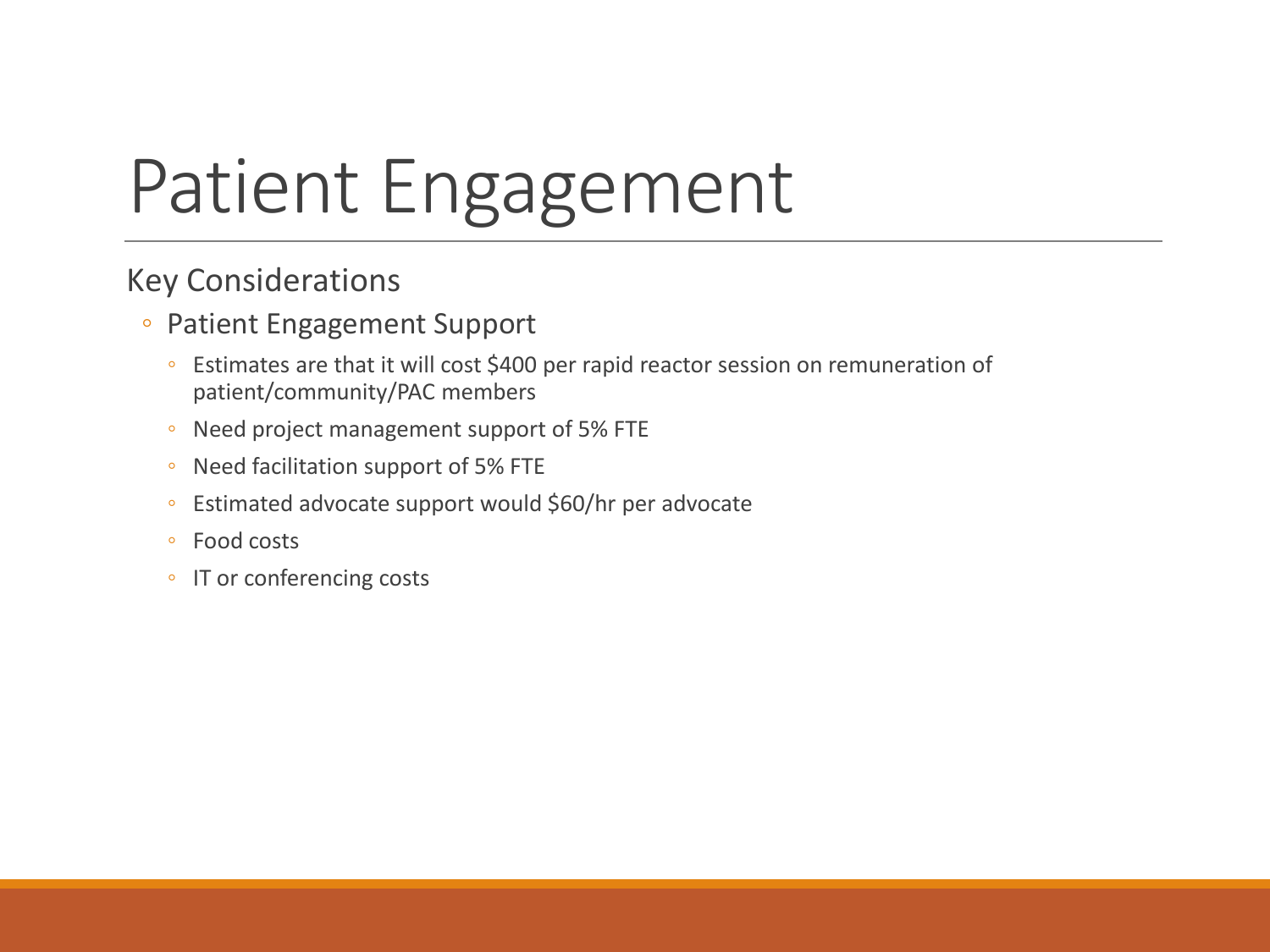# GROUSE

GROUSE consolidates CMS claims across all GPC states along with the deidentified CDM and i2b2 data marts (containing tumor registries) from all the GPC sites.

- Identifiable fixed annual costs
- Fees recover infrastructure costs
	- Continue to purchase new CMS data
	- MU and site teams to provide and integrate data
	- Additional NIST compliance and information security requirements
	- Hardware replacement
- Both Ruffed and Sage GROUSE have an ICR of 10%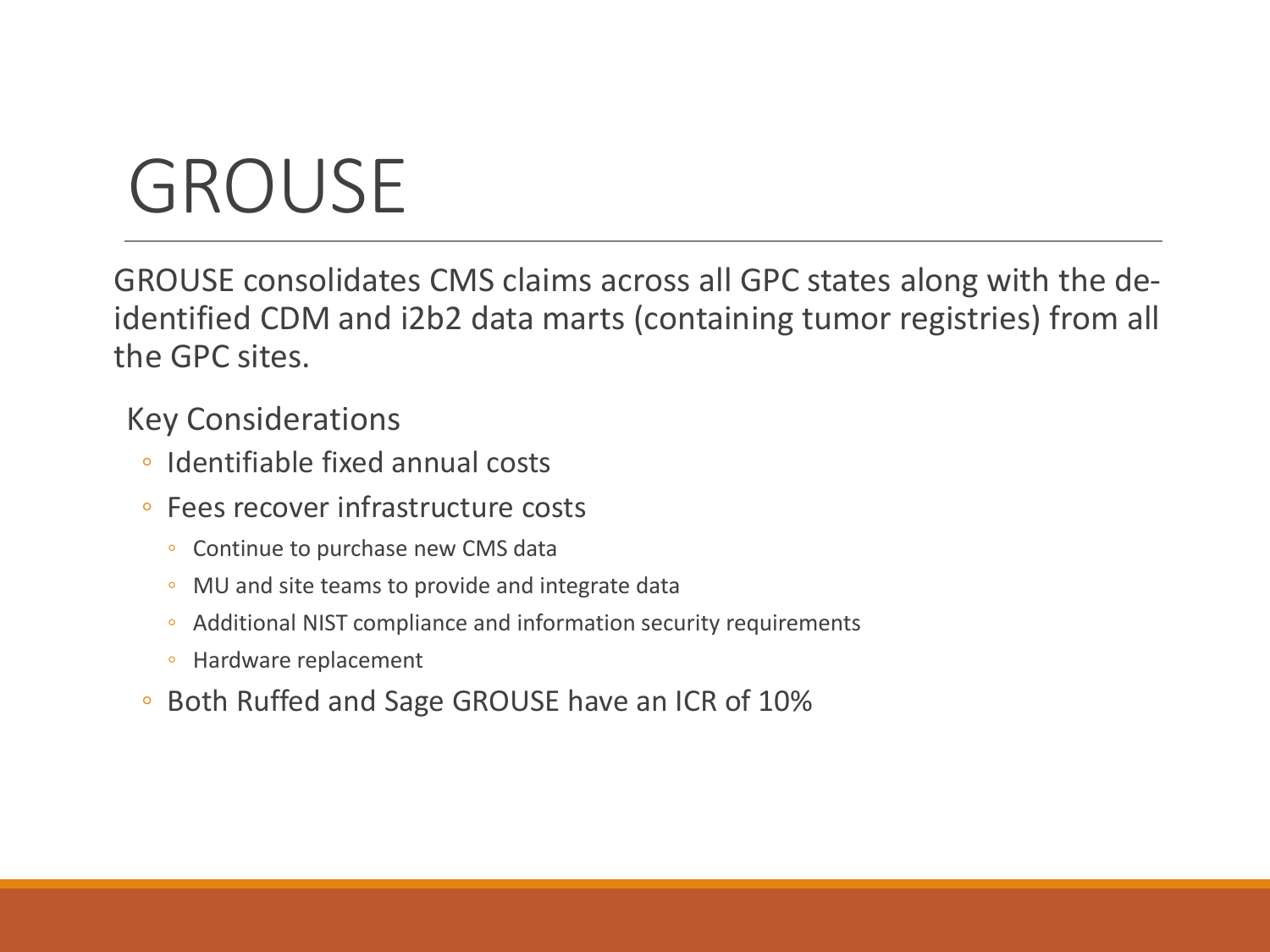# Ruffed GROUSE Cost Estimates

Ruffed GROUSE (site data only – no claims)

- ICR of 10% of total direct cost should be included
- Cost distribution: 75% to participating sites and 25% for MU to recover maintenance cost
- Depends on the ability of each site to provide requested data.
- **Flat Fee for use of the Ruffed GROUSE environment: \$15,000 for the project**
- **Co-I: Strongly suggest including experienced GROUSE Co-I in project**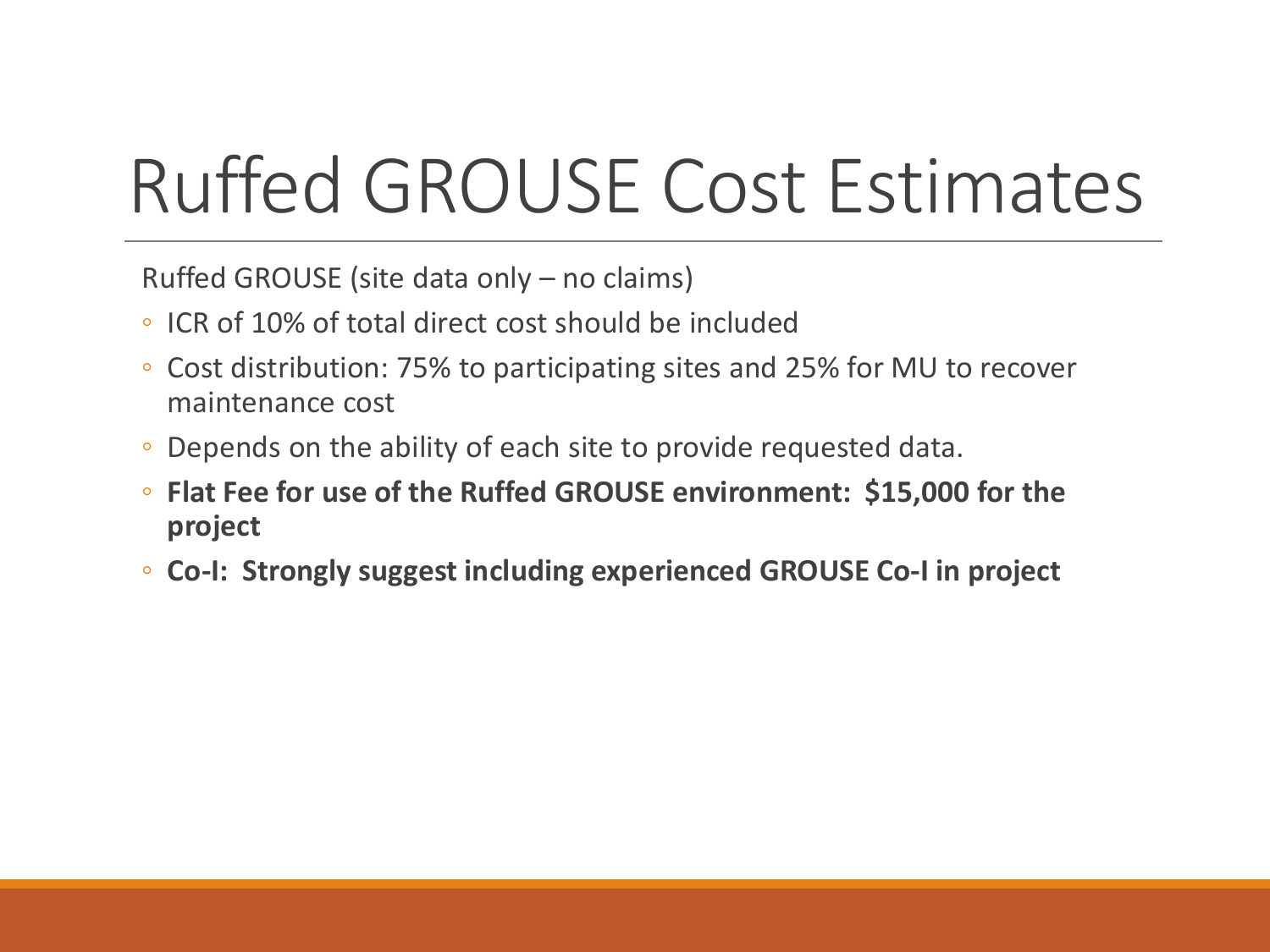# Ruffed Grouse Example

Example: NSF Submission with KU-Lawrence

- The total budget award is \$300,000 (direct + indirect) per year for 4 years.
- Will have collaborators from KU-Lawrence who will prepare their own budget per NSF rules. Note: Personnel budget for KUMC only.
- Includes ICR and Ruffed GROUSE data fees (where the Ruffed GROUSE charge is allocated over a 2-year time frame to spread out the yearly costs).
- Since the \$300,000 includes both indirect and direct costs, and our indirect rate is 53%, \$200,000 was used as the direct cost base with the resulting GPC ICR @10% = \$20,000 per year

|                                                                                               |                                    |  | Year 1   |  | Year 2   |          | Year 3   | Year 4   |
|-----------------------------------------------------------------------------------------------|------------------------------------|--|----------|--|----------|----------|----------|----------|
| <b>Total Personnel</b>                                                                        |                                    |  | \$66,377 |  | \$68,367 |          | \$70,420 | \$72,533 |
|                                                                                               |                                    |  |          |  |          |          |          |          |
| OTHER EXPENSES (i.e., publications, report costs, equipment rentals, etc.) (3% COLA<br>incl.) |                                    |  |          |  |          |          |          |          |
| GPC ICR (10% of annual direct budget)                                                         | \$20,000                           |  | \$20,000 |  | \$20,000 | \$20,000 |          |          |
|                                                                                               | Ruffed GROUSE (PCORnet CDM tables) |  | \$10,000 |  | \$5,000  |          | \$0      | \$0      |
| Open access publication cost                                                                  |                                    |  | \$0]     |  | \$6,000  |          | \$6,000  | \$6,000  |
|                                                                                               |                                    |  | \$0]     |  | \$0      |          | \$0]     | \$0      |
|                                                                                               |                                    |  | \$0]     |  | \$0      |          | \$0]     | \$0      |
|                                                                                               |                                    |  | \$0]     |  | \$0      |          | \$0]     | \$0]     |
|                                                                                               |                                    |  | \$0]     |  | \$0]     |          | \$0]     | \$0      |
|                                                                                               |                                    |  | \$0]     |  | \$0]     |          | \$0      | \$0      |
| <b>Total Other Expenses</b>                                                                   |                                    |  | \$30,000 |  | \$31,000 |          | \$26,000 | \$26,000 |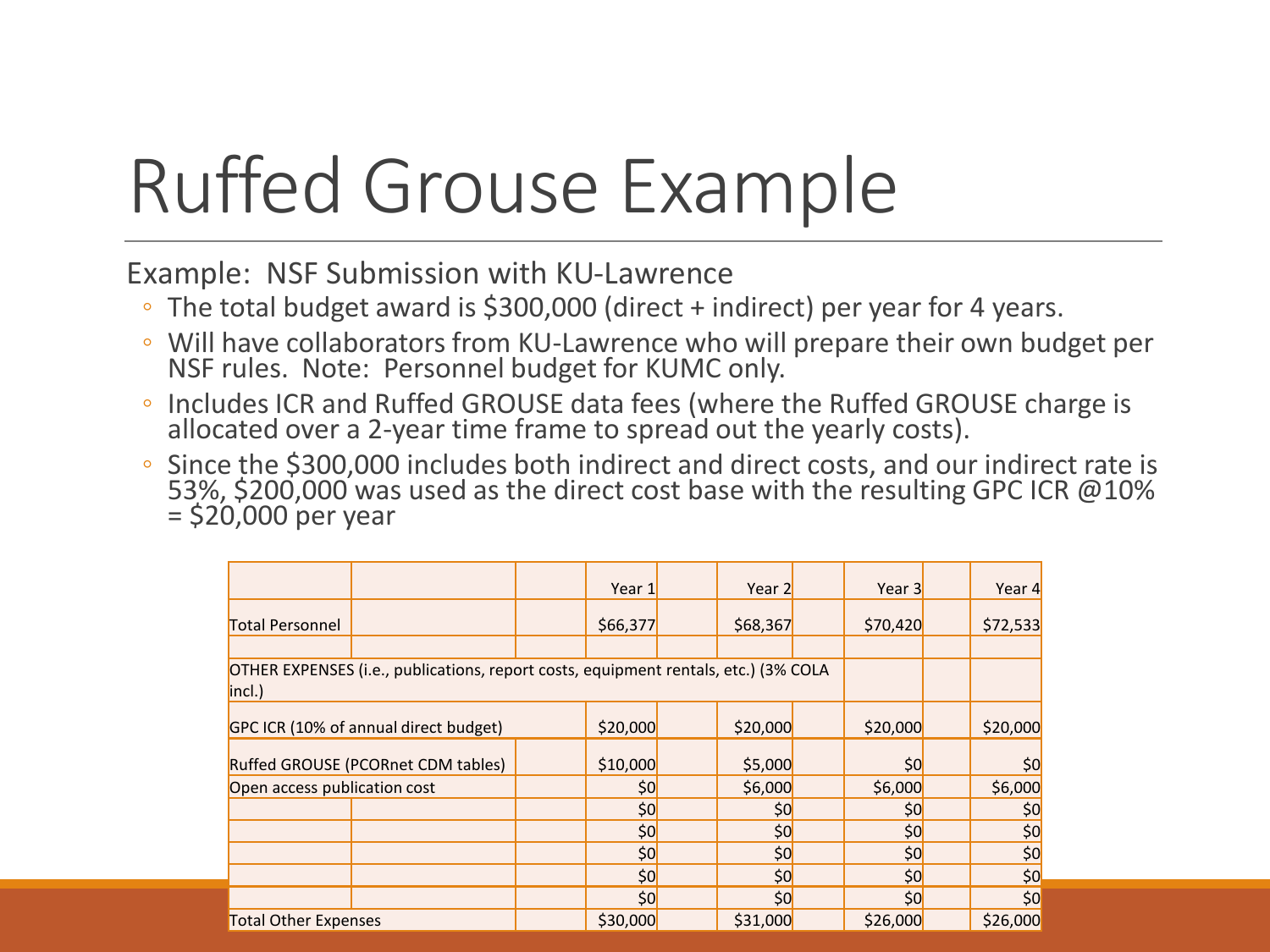# Sage GROUSE Cost Estimates

Sage GROUSE (EMR + Claims)

- ICR of 10% direct total should be included
- CDM data cost is distributed to sites as per Ruff GROUSE pricing
- Fees collected from claims data and ResDAC data re-use application will stay with MU to recover cost for sustaining the claims data infrastructure
- **Flat Fee for use of the Sage GROUSE environment: \$25,000 for the project**
- **Data reuse fee, as applicable: \$5,000**
- **Co-I: Strongly suggest including experienced GROUSE Co-I in project**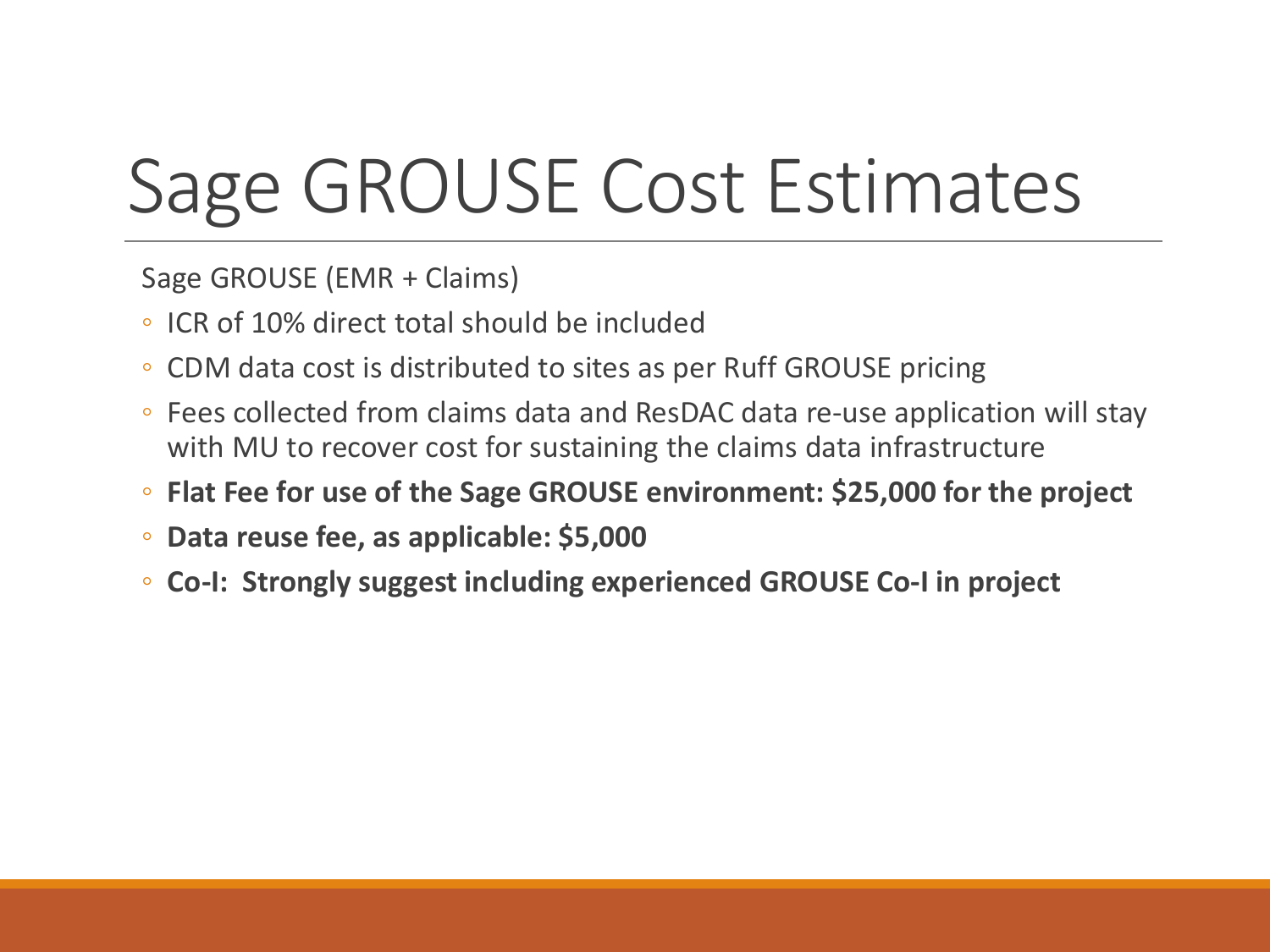### Sage GROUSE Example – R21 with site data plus CMS

| <b>Grant Mechanism: R21</b>                                                            |                                                                                                                                                      |          |                         |   |                          |                                                                                                                     |  |  |  |  |  |
|----------------------------------------------------------------------------------------|------------------------------------------------------------------------------------------------------------------------------------------------------|----------|-------------------------|---|--------------------------|---------------------------------------------------------------------------------------------------------------------|--|--|--|--|--|
|                                                                                        | Sage GROUSE Budget Worksheet - 10/10/2019                                                                                                            |          |                         |   |                          |                                                                                                                     |  |  |  |  |  |
| Current Version: V1 - 10/2018                                                          |                                                                                                                                                      |          |                         |   |                          |                                                                                                                     |  |  |  |  |  |
| Lemuel R. Waitman, Deandra Cassone, Xing Song / Medical Informatics, Internal Medicine |                                                                                                                                                      |          |                         |   |                          |                                                                                                                     |  |  |  |  |  |
|                                                                                        |                                                                                                                                                      |          |                         |   |                          |                                                                                                                     |  |  |  |  |  |
| <b>Project Parameters needed</b>                                                       | <b>Estimated Cohort size</b>                                                                                                                         |          | less than 150K patients |   |                          |                                                                                                                     |  |  |  |  |  |
| for budgeting                                                                          | Total number of participating sites                                                                                                                  |          |                         |   |                          |                                                                                                                     |  |  |  |  |  |
|                                                                                        | Effort requirment for Experienced GROUSE Co-I                                                                                                        | 10%      |                         |   |                          |                                                                                                                     |  |  |  |  |  |
|                                                                                        |                                                                                                                                                      |          |                         |   |                          |                                                                                                                     |  |  |  |  |  |
| <b>Item</b>                                                                            | <b>Item Description</b>                                                                                                                              |          | Year 1                  |   | Year 2                   | comments                                                                                                            |  |  |  |  |  |
| Overall Budget                                                                         | R21 budget is between 275K to 200K for 2 years                                                                                                       |          | 125,000                 | s | 125,000                  | Use a total of 250,000 for budgeting                                                                                |  |  |  |  |  |
|                                                                                        |                                                                                                                                                      |          |                         |   |                          |                                                                                                                     |  |  |  |  |  |
| Infrastructure Cost Recovery<br>Total                                                  | 10% of the annual budget                                                                                                                             | ς        | 12.500                  | S | 12,500                   |                                                                                                                     |  |  |  |  |  |
| # of participating sites                                                               |                                                                                                                                                      |          | 6,250                   | S | 6,250                    | Not counted towards the total, just show how much distributed to the<br>participation site                          |  |  |  |  |  |
| Site EMR Data Fee                                                                      | PCORnet CDM tables (I2B2 tables are also available)                                                                                                  |          | 15,000                  | S |                          | Assuming the requested cohort include patients less than 150K. Only<br>charged when new CDM data is requested       |  |  |  |  |  |
| CMS reuse fee                                                                          | All administrative work for CMS reuse (e.g. help put together re-use<br>application and prepare IRB documents, answer inquries from CMS)             | <b>S</b> |                         | S |                          | Waived since Drew has already obtained an approval from CMS for<br>data re-use                                      |  |  |  |  |  |
| Sage GROUSE usage Fee                                                                  | include data purchase and infrastructure expenses, as well as data linkage<br>fee. Data is provided across all 7 years                               |          | 25,000                  |   | $\overline{\phantom{a}}$ | We are using the flat rate, regardless of type of patient cohort. Only<br>charged when new CMS is requested         |  |  |  |  |  |
| Experienced GROUSE Co-I                                                                | Flexible depending on involvement $(5\% \sim 20\%)$ . Use 10% as an average<br>effort. Could increase if additional analytical support is requested. | S        | 12,000                  |   | 12,000                   | This is the budget for having Xing Song be the Co-I. Don't count twice<br>if her budget has already been considered |  |  |  |  |  |
|                                                                                        | <b>TOTAL</b> S                                                                                                                                       |          | 64,500                  |   | 18,750                   |                                                                                                                     |  |  |  |  |  |

This fee estimate is based on our understanding of the proposed data request. Any changes in this request, or clarification resulting in changes, may result in a change in the fee estimate. Additionally, this fee estimate current fees of maintaining the GROUSE data repository and infrastructure, which may be subject to change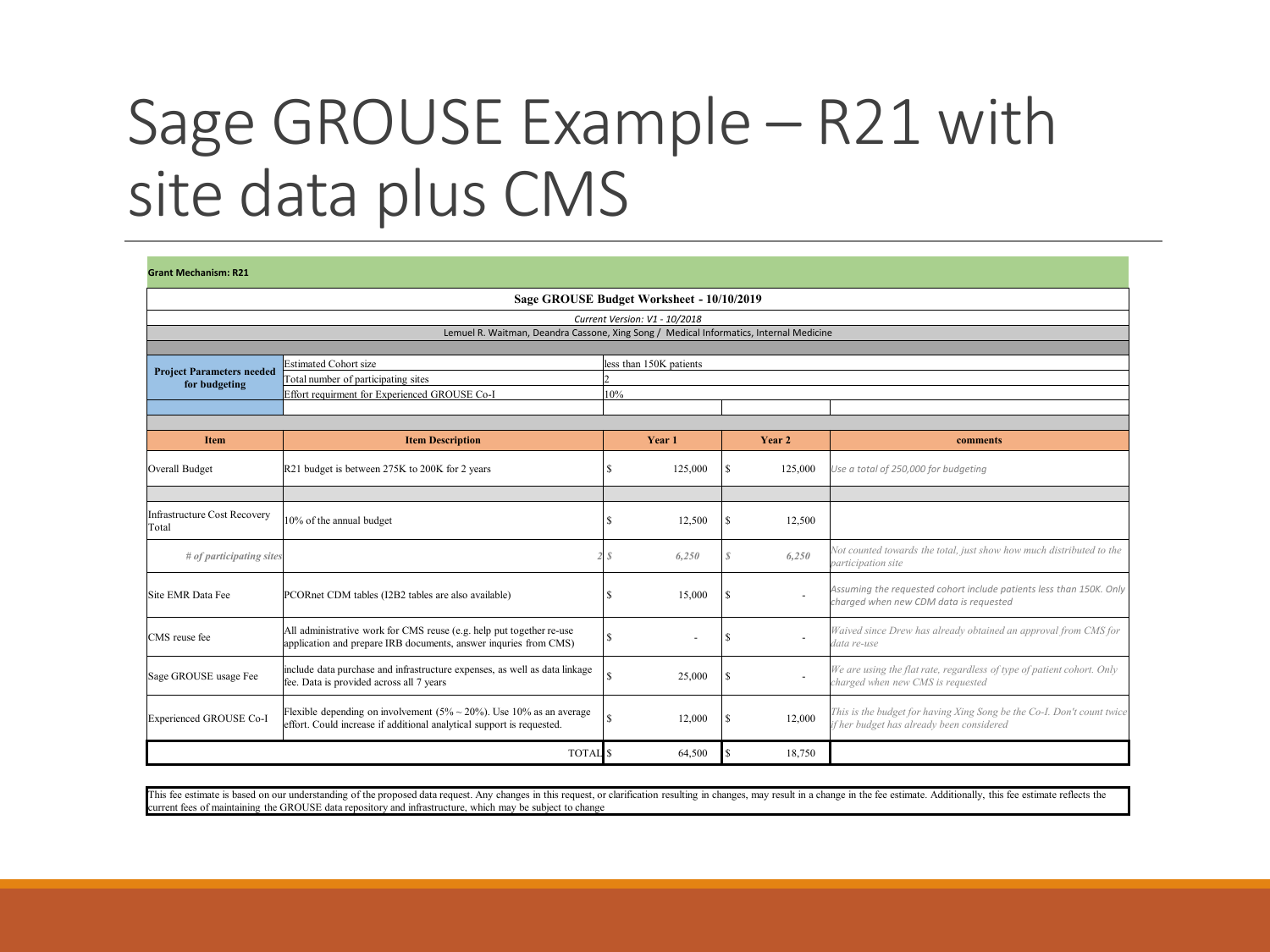## Another Sage GROUSE Example

| <b>Grant Mechanism: R01</b>                   |                                                                                                                                                                                                                                                                                                                      |                                                   |         |                                                                                        |    |         |   |                          |               |                                                                                                                                                                                                                   |  |  |  |  |
|-----------------------------------------------|----------------------------------------------------------------------------------------------------------------------------------------------------------------------------------------------------------------------------------------------------------------------------------------------------------------------|---------------------------------------------------|---------|----------------------------------------------------------------------------------------|----|---------|---|--------------------------|---------------|-------------------------------------------------------------------------------------------------------------------------------------------------------------------------------------------------------------------|--|--|--|--|
|                                               | Sage GROUSE Budget Worksheet - 10/10/2019                                                                                                                                                                                                                                                                            |                                                   |         |                                                                                        |    |         |   |                          |               |                                                                                                                                                                                                                   |  |  |  |  |
|                                               |                                                                                                                                                                                                                                                                                                                      |                                                   |         | Current Version: V1 - 10/2018                                                          |    |         |   |                          |               |                                                                                                                                                                                                                   |  |  |  |  |
|                                               |                                                                                                                                                                                                                                                                                                                      |                                                   |         | Lemuel R. Waitman, Deandra Cassone, Xing Song / Medical Informatics, Internal Medicine |    |         |   |                          |               |                                                                                                                                                                                                                   |  |  |  |  |
|                                               |                                                                                                                                                                                                                                                                                                                      |                                                   |         |                                                                                        |    |         |   |                          |               |                                                                                                                                                                                                                   |  |  |  |  |
|                                               | Estimated Cohort size<br>less than 150K patients                                                                                                                                                                                                                                                                     |                                                   |         |                                                                                        |    |         |   |                          |               |                                                                                                                                                                                                                   |  |  |  |  |
| <b>Project Parameters needed</b>              | Total number of participating sites                                                                                                                                                                                                                                                                                  |                                                   |         |                                                                                        |    |         |   |                          |               |                                                                                                                                                                                                                   |  |  |  |  |
| for budgeting                                 | Effort requirment for Experienced GROUSE Co-I                                                                                                                                                                                                                                                                        | 10%                                               |         |                                                                                        |    |         |   |                          |               |                                                                                                                                                                                                                   |  |  |  |  |
|                                               | <b>Additional Request</b>                                                                                                                                                                                                                                                                                            | include identified data elements from local sites |         |                                                                                        |    |         |   |                          |               |                                                                                                                                                                                                                   |  |  |  |  |
|                                               |                                                                                                                                                                                                                                                                                                                      |                                                   |         |                                                                                        |    |         |   |                          |               |                                                                                                                                                                                                                   |  |  |  |  |
| Item                                          | <b>Item Description</b>                                                                                                                                                                                                                                                                                              |                                                   | Year 1  | Year 2                                                                                 |    | Year 3  |   | Year <sub>4</sub>        | Year 5        | comments                                                                                                                                                                                                          |  |  |  |  |
| <b>Overall Budget</b>                         | Estimate based on R01 mechanism (\$500,000/year)                                                                                                                                                                                                                                                                     |                                                   | 500,000 | 500,000                                                                                |    | 500,000 |   | 500,000                  | 500,000       |                                                                                                                                                                                                                   |  |  |  |  |
|                                               |                                                                                                                                                                                                                                                                                                                      |                                                   |         |                                                                                        |    |         |   |                          |               |                                                                                                                                                                                                                   |  |  |  |  |
| Infrastructure Cost Recovery                  | 10% of the annual budget                                                                                                                                                                                                                                                                                             |                                                   | 50,000  | 50,000                                                                                 |    | 50,000  |   | $50,000$ $\vert S \vert$ | 50,000        |                                                                                                                                                                                                                   |  |  |  |  |
| # of participating sites                      |                                                                                                                                                                                                                                                                                                                      |                                                   | 25,000  | 25,000                                                                                 |    | 25,000  |   | 25,000                   | 25,000        | Not counted towards the total, just show how much distributed to<br>the participation site                                                                                                                        |  |  |  |  |
| Site EMR Data Fee                             | PCORnet CDM tables (I2B2 tables are also available)                                                                                                                                                                                                                                                                  |                                                   | 15,000  | 15,000                                                                                 |    | 15,000  |   | 15,000                   | 15,000        | Assuming the requested cohort include patients less than 150K.<br>Only charaed when reauetina new CDM data is reauested                                                                                           |  |  |  |  |
| CMS reuse fee                                 | All administrative work for CMS reuse (e.g. help put together re-use<br>application and prepare IRB documents, answer inquries from CMS)                                                                                                                                                                             |                                                   | 5,000   | ٠                                                                                      |    | ٠       |   | ٠                        | ٠             |                                                                                                                                                                                                                   |  |  |  |  |
| Sage GROUSE usage Fee                         | Include data purchase and infrastructure expenses, as well as data linkage<br>fee. Data is provided across at least 2011 - 2017. We purchase and<br>integrate additional CMS data on a vearly basis                                                                                                                  |                                                   | 25,000  | ٠                                                                                      | ١s | ٠       | s | ٠                        | l S<br>$\sim$ | We are using the flat rate, regardless of type of patient cohort.<br>Only charged when requeting new CMS is requested                                                                                             |  |  |  |  |
| Experienced GROUSE Co-I                       | Flexible depending on involvement $(5\% \sim 20\%)$ . Use 10% as an average<br>effort. Could increase if additional analytical support is requested.                                                                                                                                                                 |                                                   | 12,000  | 12,000                                                                                 |    | 12,000  |   | 12,000                   | 12,000        | This is the budget for having Xing Song be the Co-I. Don't count<br>twice if her budget has already been considered elsewhere                                                                                     |  |  |  |  |
| <b>Additional Data Element</b><br>Integration | Integrate additional data elements from sites which are not currently<br>collected in CDM or I2B2. It may require data management plan update<br>with CMS, IRB modification, data de-identification and data linkage work S<br>at the hub site, as well as additional data collection work at participating<br>sites |                                                   | 15,000  | 15,000                                                                                 |    | 15,000  |   | $15,000$ S               | 15,000        | Need to assess how much work is required to integrate the<br>dentified data element, and whether de-identification is needed.<br>Also need to know if this may happen every year for temporal data<br>integration |  |  |  |  |
|                                               | <b>TOTAL</b>                                                                                                                                                                                                                                                                                                         |                                                   | 122,000 | 90,000                                                                                 |    | 90,000  |   | 90,000                   | 90,000        |                                                                                                                                                                                                                   |  |  |  |  |

This fee estimate is based on our understanding of the proposed data request. Any changes in this request, or clarification resulting in changes, may result in a change in the fee estimate. Additionally, this fee estimate change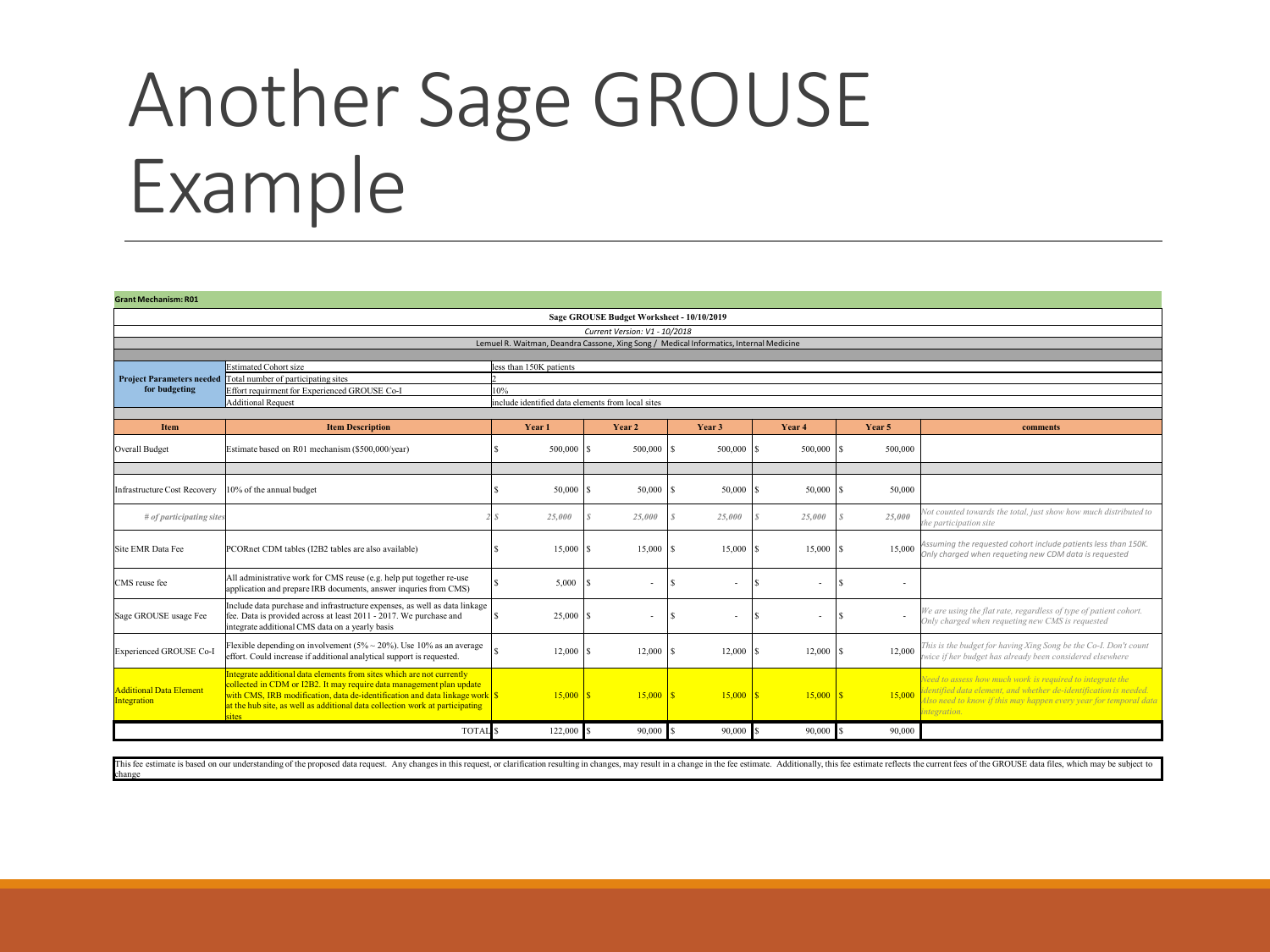# GPC Pilots

The GPC Governing Council on a case-by-case basis will approve pilots that go below infrastructure cost recovery threshold (\$20,000 ICR or; \$50,000 total GPC cost) and waive indirects but recover salary and fringe.

Pilots need to have

- Identified RFA or leading to submittal of an R01 size award.
- The larger award would support network sustainability >\$100,000
- Written commitment from investigators that they will use GPC for larger study